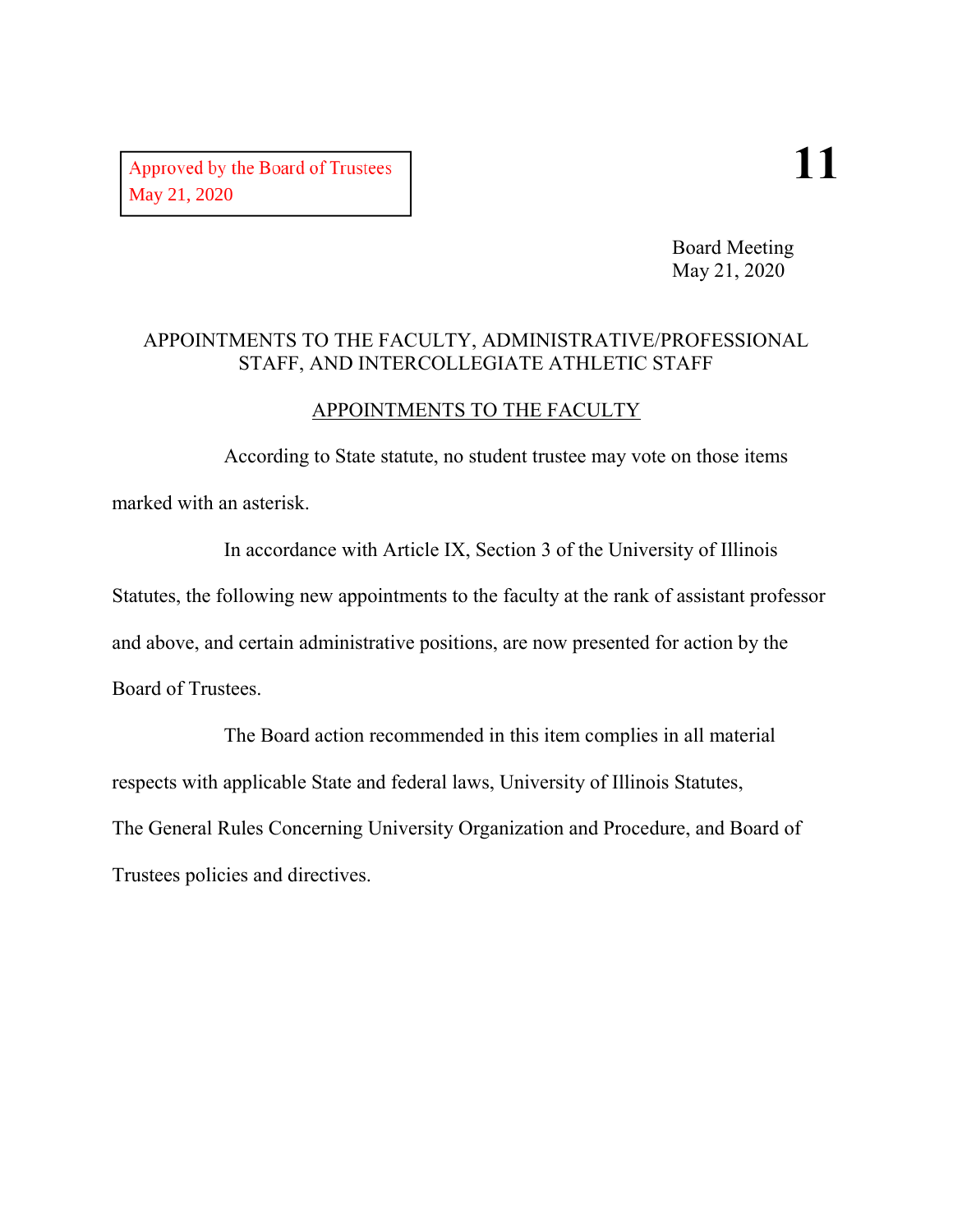## Faculty New Hires Urbana

| Name                            | College                                                                            | Proposed UI<br>Job Title | <b>Appointing Unit</b>                        | Tenure<br><b>Status</b>          | Job<br><b>FTE</b> |                                | Service<br><b>Begin Date</b>            | Salary       | per  |
|---------------------------------|------------------------------------------------------------------------------------|--------------------------|-----------------------------------------------|----------------------------------|-------------------|--------------------------------|-----------------------------------------|--------------|------|
| Allen, Cody<br><b>Michael</b>   | College of<br>Agricultural,<br>Consumer<br>and<br>Environmental<br>Sciences        | Assistant<br>Professor   | Agricultural and<br>Biological<br>Engineering | Summer<br>Appointment            | 1.00              | Salary for<br>Period<br>Stated | 07/01/2020-<br>08/15/2020               | \$15,166.67  | $*$  |
| Allen, Cody<br>Michael          | College of<br>Agricultural,<br>Consumer<br>and<br>Environmental<br><b>Sciences</b> | Assistant<br>Professor   | Agricultural and<br>Biological<br>Engineering | Probationary,<br>Yr <sub>1</sub> | 1.00              | Academic<br>Year               | 08/16/2020                              | \$91,000.00  | year |
| *Atallah,<br><b>Shady Salim</b> | College of<br>Agricultural,<br>Consumer<br>and<br>Environmental<br>Sciences        | Associate<br>Professor   | Agricultural and<br>Consumer<br>Economics     | Indefinite<br>Tenure             | 1.00              | Academic<br>Year               | 08/16/2020                              | \$125,000.00 | year |
| Athey, Kacie<br>Jo              | College of<br>Agricultural,<br>Consumer<br>and<br>Environmental<br>Sciences        | Assistant<br>Professor   | Crop Sciences                                 | Probationary,<br>Yr <sub>1</sub> | 1.00              | Academic<br>Year               | 08/16/2020                              | \$85,000.00  | year |
| Athey, Kacie Jo                 | College of<br>Agricultural,<br>Consumer<br>and<br>Environmental<br>Sciences        | Extension<br>Specialist  | Cooperative<br>Extension                      | Non-Tenured                      | 0.00              | Academic<br>Year               | 08/16/2020                              | \$0.00       | year |
|                                 |                                                                                    |                          |                                               |                                  |                   |                                | <b>Total</b><br>Annual<br><b>Salary</b> | \$85,000.00  | Year |
| Banerjee,<br><b>Pratik</b>      | College of<br>Agricultural,<br>Consumer                                            | Associate<br>Professor   | Food Science<br>and Human<br>Nutrition        | Summer<br>Appointment            | 1.00              | Salary for<br>Period<br>Stated | 06/16/2020-<br>08/15/2020               | \$20,000.00  | $**$ |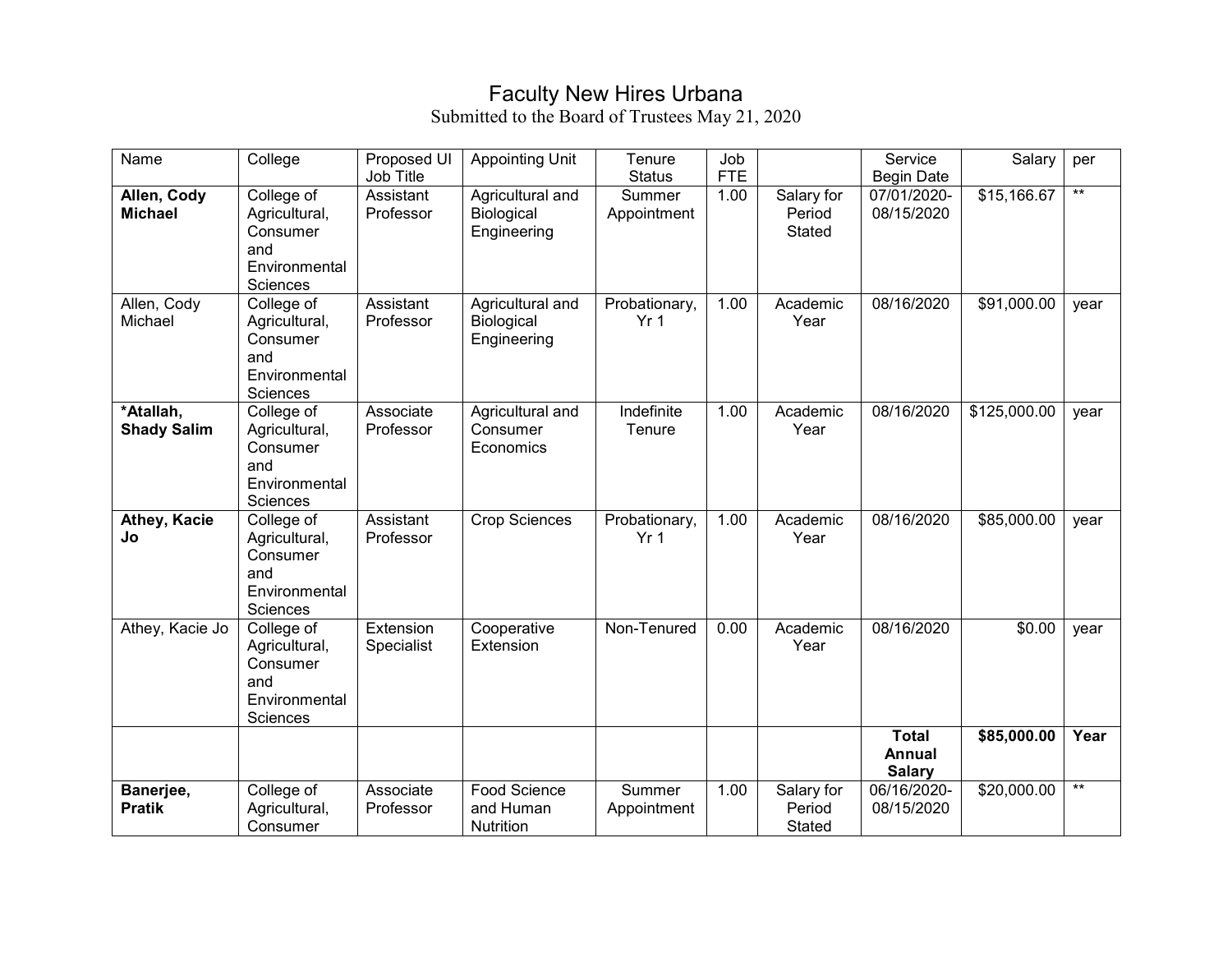| Name                      | College                                                                     | Proposed UI<br>Job Title                                              | <b>Appointing Unit</b>                               | Tenure<br><b>Status</b>          | Job<br><b>FTE</b> |                                       | Service<br><b>Begin Date</b>     | Salary       | per        |
|---------------------------|-----------------------------------------------------------------------------|-----------------------------------------------------------------------|------------------------------------------------------|----------------------------------|-------------------|---------------------------------------|----------------------------------|--------------|------------|
|                           | and<br>Environmental<br>Sciences                                            |                                                                       |                                                      |                                  |                   |                                       |                                  |              |            |
| *Banerjee,<br>Pratik      | College of<br>Agricultural,<br>Consumer<br>and<br>Environmental<br>Sciences | Associate<br>Professor                                                | Food Science<br>and Human<br>Nutrition               | Indefinite<br>Tenure             | 1.00              | Academic<br>Year                      | 08/16/2020                       | \$90,000.00  | year       |
| *Dariotis,<br>Jacinda Kay | College of<br>Agricultural,<br>Consumer<br>and<br>Environmental<br>Sciences | Professor                                                             | Human<br>Development<br>and Family<br><b>Studies</b> | Indefinite<br>Tenure             | 1.00              | Academic<br>Year                      | 08/16/2020                       | \$140,000.00 | year       |
| Dariotis,<br>Jacinda Kay  | College of<br>Agricultural,<br>Consumer<br>and<br>Environmental<br>Sciences | Director of<br>the Family<br>Resiliency<br>Center                     | Human<br>Development<br>and Family<br><b>Studies</b> | Non-Tenured                      | 0.00              | 12-Month                              | 08/16/2020                       | \$10,000.00  | year       |
| Dariotis,<br>Jacinda Kay  | College of<br>Agricultural,<br>Consumer<br>and<br>Environmental<br>Sciences | Pampered<br>Chef, Ltd.<br>Endowed<br>Chair in<br>Family<br>Resiliency | Human<br>Development<br>and Family<br><b>Studies</b> | Non-Tenured                      | 0.00              | 12-Month                              | 08/16/2020                       | \$25,000.00  | year       |
|                           |                                                                             |                                                                       |                                                      |                                  |                   |                                       | Total<br>Annual<br><b>Salary</b> | \$175,000.00 | year       |
| Dokoohaki,<br>Hamze       | College of<br>Agricultural,<br>Consumer<br>and<br>Environmental<br>Sciences | Assistant<br>Professor                                                | <b>Crop Sciences</b>                                 | Summer<br>Appointment            | 1.00              | Salary for<br>Period<br><b>Stated</b> | 06/01/2020-<br>08/15/2020        | \$23,835.97  | $\ast\ast$ |
| Dokoohaki,<br>Hamze       | College of<br>Agricultural,<br>Consumer<br>and                              | Assistant<br>Professor                                                | <b>Crop Sciences</b>                                 | Probationary,<br>Yr <sub>1</sub> | 1.00              | Academic<br>Year                      | 08/16/2020                       | \$85,000.00  | year       |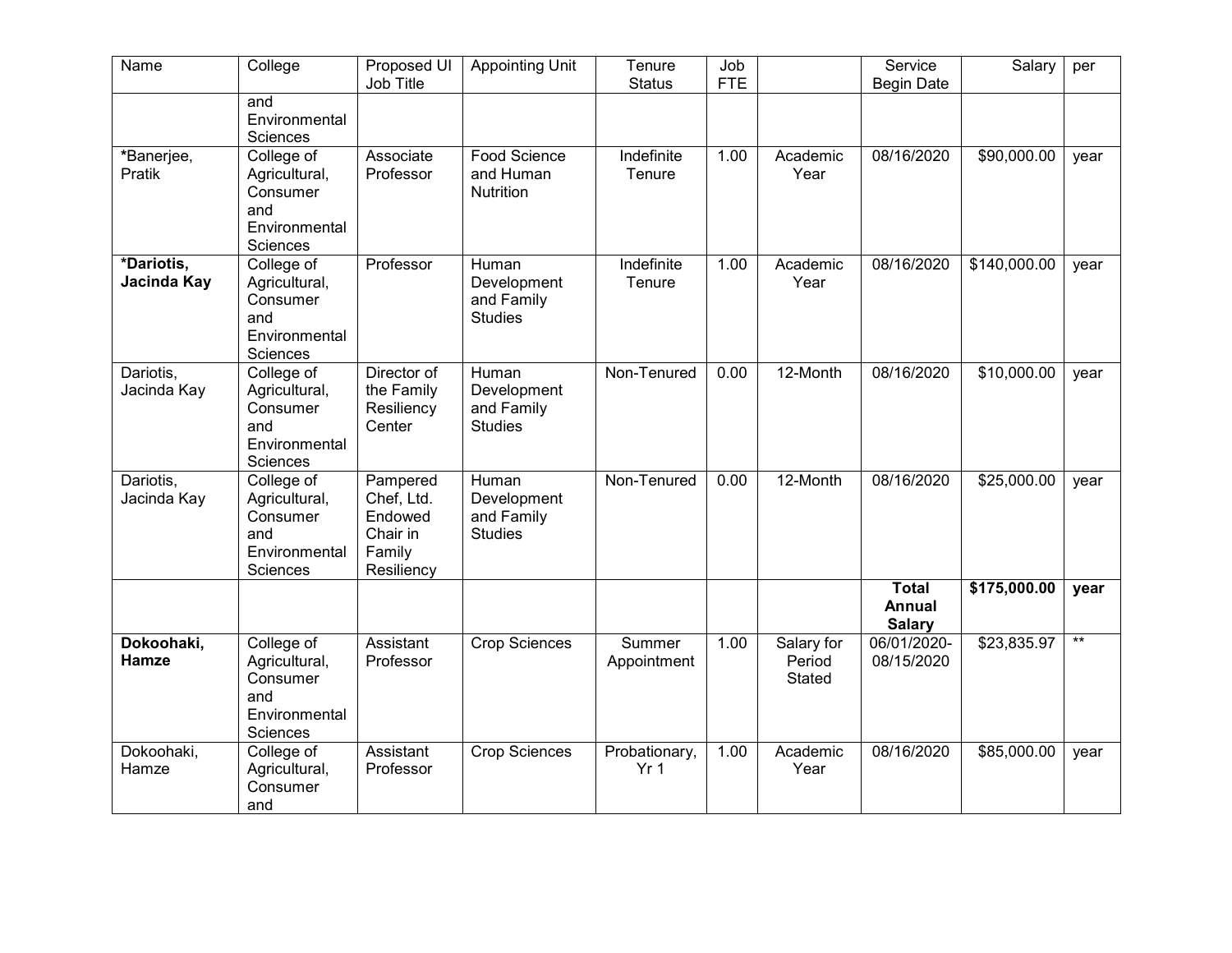| Name                             | College                                                                            | Proposed UI<br>Job Title | <b>Appointing Unit</b>                                       | Tenure<br><b>Status</b>          | Job<br><b>FTE</b> |                                | Service<br><b>Begin Date</b> | Salary       | per        |
|----------------------------------|------------------------------------------------------------------------------------|--------------------------|--------------------------------------------------------------|----------------------------------|-------------------|--------------------------------|------------------------------|--------------|------------|
|                                  | Environmental<br><b>Sciences</b>                                                   |                          |                                                              |                                  |                   |                                |                              |              |            |
| Janzen,<br><b>Joseph Peter</b>   | College of<br>Agricultural,<br>Consumer<br>and<br>Environmental<br><b>Sciences</b> | Assistant<br>Professor   | Agricultural and<br>Consumer<br>Economics                    | Probationary,<br>Yr <sub>3</sub> | 1.00              | Academic<br>Year               | 08/16/2020                   | \$112,000.00 | year       |
| Janzen, Sarah<br>Ann             | College of<br>Agricultural,<br>Consumer<br>and<br>Environmental<br>Sciences        | Assistant<br>Professor   | Agricultural and<br>Consumer<br>Economics                    | Probationary,<br>Yr <sub>3</sub> | 1.00              | Academic<br>Year               | 08/16/2020                   | \$112,000.00 | year       |
| Kamruzzaman,<br><b>Mohammed</b>  | College of<br>Agricultural,<br>Consumer<br>and<br>Environmental<br>Sciences        | Assistant<br>Professor   | Agricultural and<br>Biological<br>Engineering                | Summer<br>Appointment            | 1.00              | Salary for<br>Period<br>Stated | 07/01/2020-<br>08/15/2020    | \$15,166.67  | $\ast\ast$ |
| Kamruzzaman,<br>Mohammed         | College of<br>Agricultural,<br>Consumer<br>and<br>Environmental<br>Sciences        | Assistant<br>Professor   | Agricultural and<br>Biological<br>Engineering                | Probationary,<br>Yr <sub>1</sub> | 1.00              | Academic<br>Year               | 08/16/2020                   | \$91,000.00  | year       |
| O'Keefe, Joy<br><b>Marie</b>     | College of<br>Agricultural,<br>Consumer<br>and<br>Environmental<br>Sciences        | Assistant<br>Professor   | Natural<br>Resources and<br>Environmental<br><b>Sciences</b> | Probationary,<br>Yr <sub>4</sub> | 1.00              | Academic<br>Year               | 08/16/2020                   | \$86,000.00  | year       |
| Duignan,<br><b>Michael Barry</b> | College of<br><b>Applied Health</b><br>Sciences                                    | Assistant<br>Professor   | Recreation,<br>Sport, and<br>Tourism                         | Probationary,<br>Yr <sub>1</sub> | 1.00              | Academic<br>Year               | 08/16/2020                   | \$75,000.00  | year       |
| Sato, Mikihiro                   | College of<br><b>Applied Health</b><br>Sciences                                    | Assistant<br>Professor   | Recreation,<br>Sport, and<br>Tourism                         | Probationary,<br>Yr <sub>1</sub> | 1.00              | Academic<br>Year               | 08/16/2020                   | \$78,000.00  | year       |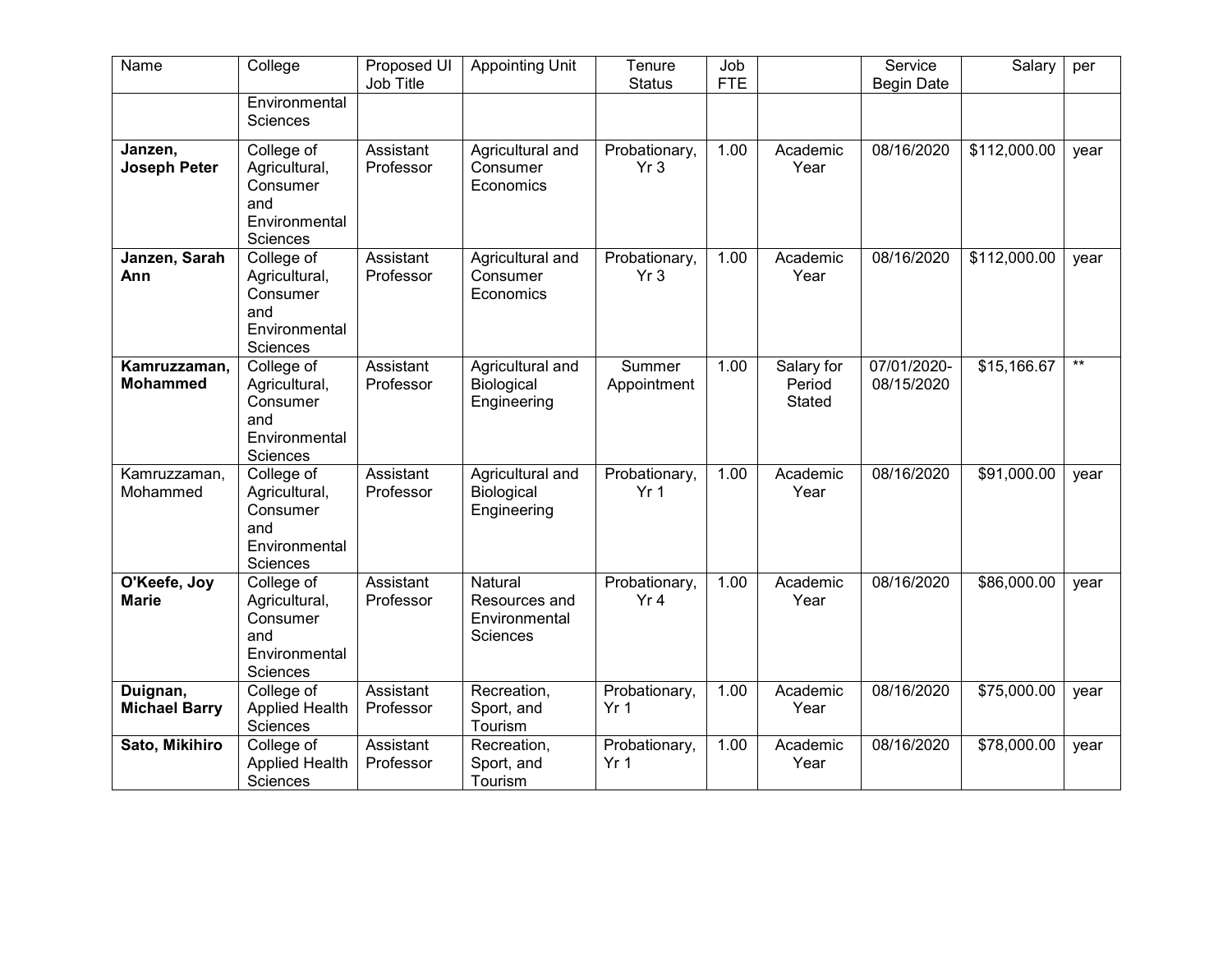| Name                                      | College                                  | Proposed UI<br>Job Title                                                  | <b>Appointing Unit</b>              | Tenure<br><b>Status</b>          | Job<br><b>FTE</b> |                                | Service<br><b>Begin Date</b> | Salary       | per             |
|-------------------------------------------|------------------------------------------|---------------------------------------------------------------------------|-------------------------------------|----------------------------------|-------------------|--------------------------------|------------------------------|--------------|-----------------|
| Soulard,<br><b>Joelle Marie</b><br>Helene | College of<br>Applied Health<br>Sciences | Assistant<br>Professor                                                    | Recreation,<br>Sport and<br>Tourism | Probationary,<br>Yr <sub>1</sub> | 1.00              | Academic<br>Year               | 08/16/2020                   | \$71,000.00  | Year            |
| Bao, Ying                                 | <b>Gies College</b><br>of Business       | Assistant<br>Professor                                                    | <b>Business</b><br>Administration   | Summer<br>Appointment            | 1.00              | Salary for<br>Period<br>Stated | 06/16/2020-<br>08/15/2020    | \$41,333.33  | $\ast\ast$      |
| Bao, Ying                                 | Gies College<br>of Business              | Assistant<br>Professor                                                    | <b>Business</b><br>Administration   | Probationary,<br>Yr <sub>1</sub> | 1.00              | Academic<br>Year               | 08/16/2020                   | \$186,000.00 | year            |
| Han,<br>Rongqing                          | <b>Gies College</b><br>of Business       | Assistant<br>Professor                                                    | <b>Business</b><br>Administration   | Summer<br>Appointment            | 1.00              | Salary for<br>Period<br>Stated | 06/16/2020-<br>08/15/2020    | \$39,777.78  | $\ast\ast$      |
| Han, Rongqing                             | Gies College<br>of Business              | Assistant<br>Professor                                                    | <b>Business</b><br>Administration   | Probationary,<br>Yr <sub>1</sub> | 1.00              | Academic<br>Year               | 08/16/2020                   | \$179,000.00 | year            |
| <b>Mehta, Sameer</b>                      | <b>Gies College</b><br>of Business       | Assistant<br>Professor                                                    | <b>Business</b><br>Administration   | Summer<br>Appointment            | 1.00              | Salary for<br>Period<br>Stated | 06/16/2020-<br>08/15/2020    | \$39,777.78  | $\ast\ast$      |
| Mehta, Sameer                             | Gies College<br>of Business              | Assistant<br>Professor                                                    | <b>Business</b><br>Administration   | Probationary,<br>Yr <sub>1</sub> | 1.00              | Academic<br>Year               | 08/16/2020                   | \$179,000.00 | year            |
| Narang,<br><b>Unnati</b>                  | Gies College<br>of Business              | Assistant<br>Professor                                                    | <b>Business</b><br>Administration   | Summer<br>Appointment            | 1.00              | Salary for<br>Period<br>Stated | 06/16/2020-<br>08/15/2020    | \$41,333.33  | $^{\star\star}$ |
| Narang, Unnati                            | Gies College<br>of Business              | Assistant<br>Professor                                                    | <b>Business</b><br>Administration   | Probationary,<br>Yr <sub>1</sub> | 1.00              | Academic<br>Year               | 08/16/2020                   | \$186,000.00 | year            |
| Ocasio,<br>William<br><b>Cristobal</b>    | Gies College<br>of Business              | Professor                                                                 | <b>Business</b><br>Administration   | Summer<br>Appointment            | 1.00              | Salary for<br>Period<br>Stated | 7/1/2020-<br>08/15/2020      | \$62,333.33  | year            |
| *Ocasio,<br>William<br>Cristobal          | Gies College<br>of Business              | Professor                                                                 | <b>Business</b><br>Administration   | Indefinite<br>Tenure             | 1.00              | Academic<br>Year               | 08/16/2020                   | \$359,000.00 | year            |
| Ocasio, William<br>Cristobal              | Gies College<br>of Business              | James F.<br>Towey<br>Professor of<br><b>Business</b><br>and<br>Leadership | Gies College of<br><b>Business</b>  | Non-Tenured                      | 0.00              | Academic<br>Year               | 08/16/2020                   | \$15,000.00  | year            |
| Ocasio, William<br>Cristobal              | Gies College<br>of Business              | Director,<br>Illinois<br>Strategic                                        | Gies College of<br><b>Business</b>  | Non-Tenured                      | 0.00              | Academic<br>Year               | 08/16/2020                   | \$20,000.00  | year            |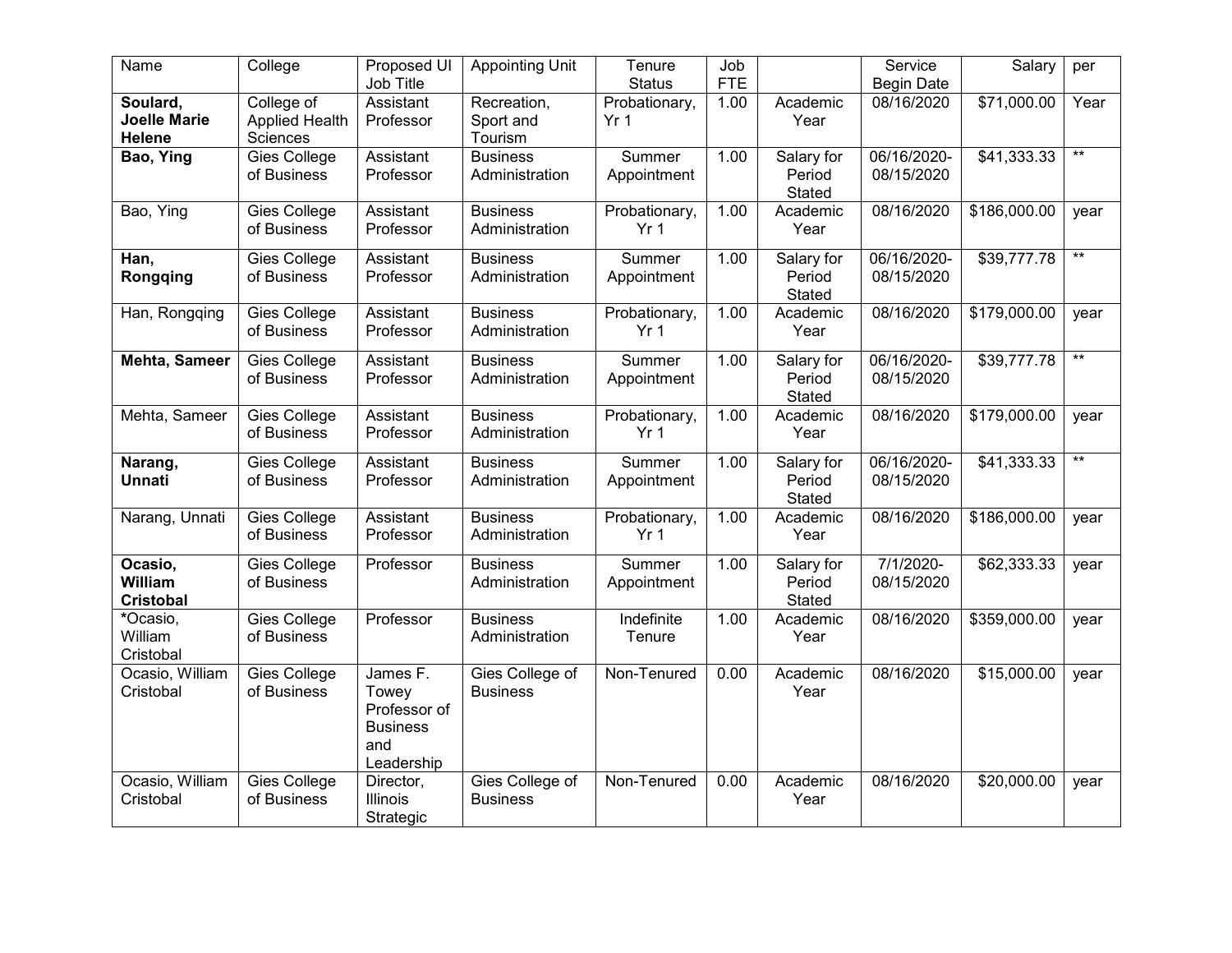| Name                                 | College                               | Proposed UI<br>Job Title   | <b>Appointing Unit</b>                                 | Tenure<br><b>Status</b>          | Job<br><b>FTE</b> |                                | Service<br><b>Begin Date</b>                   | Salary       | per             |
|--------------------------------------|---------------------------------------|----------------------------|--------------------------------------------------------|----------------------------------|-------------------|--------------------------------|------------------------------------------------|--------------|-----------------|
|                                      |                                       | Organization<br>Initiative |                                                        |                                  |                   |                                |                                                |              |                 |
|                                      |                                       |                            |                                                        |                                  |                   |                                | <b>Total</b><br><b>Annual</b><br><b>Salary</b> | \$394,000.00 | year            |
| Sanchez,<br><b>Carmen Julia</b>      | Gies College<br>of Business           | Assistant<br>Professor     | <b>Business</b><br>Administration                      | Summer<br>Appointment            | 1.00              | Salary for<br>Period<br>Stated | 06/16/2020-<br>08/15/2020                      | \$39,111.11  | $*$             |
| Sanchez,<br>Carmen Julia             | <b>Gies College</b><br>of Business    | Assistant<br>Professor     | <b>Business</b><br>Administration                      | Probationary,<br>Yr <sub>1</sub> | 1.00              | Academic<br>Year               | 08/16/2020                                     | \$176,000.00 | year            |
| Flores, Osly<br><b>Javier</b>        | College of<br>Education               | Assistant<br>Professor     | Education<br>Policy,<br>Organization<br>and Leadership | Probationary,<br>Yr <sub>1</sub> | 1.00              | Academic<br>Year               | 08/16/2020                                     | \$75,000.00  | year            |
| Goodnight,<br><b>Melissa Rae</b>     | College of<br>Education               | Assistant<br>Professor     | Educational<br>Psychology                              | Probationary,<br>Yr <sub>1</sub> | 1.00              | Academic<br>Year               | 08/16/2020                                     | \$75,000.00  | year            |
| *Hale, Jon N.                        | College of<br>Education               | Associate<br>Professor     | Education<br>Policy,<br>Organization<br>and Leadership | Indefinite<br>Tenure             | 0.50              | Academic<br>Year               | 08/16/2020                                     | \$48,000.00  | year            |
| *Hale, Jon N.                        | College of<br>Education               | Associate<br>Professor     | Curriculum and<br>Instruction                          | Indefinite<br>Tenure             | 0.50              | Academic<br>Year               | 08/16/2020                                     | \$48,000.00  | year            |
|                                      |                                       |                            |                                                        |                                  |                   |                                | <b>Total</b><br>Annual<br><b>Salary</b>        | \$96,000.00  | year            |
| Nelson,<br><b>Jennifer</b><br>Lauren | College of<br>Education               | Assistant<br>Professor     | Education<br>Policy,<br>Organization<br>and Leadership | Probationary,<br>Yr <sub>1</sub> | 1.00              | Academic<br>Year               | 08/16/2020                                     | \$75,000.00  | year            |
| Ray, Amber<br><b>Beth</b>            | College of<br>Education               | Assistant<br>Professor     | Special<br>Education                                   | Summer<br>Appointment            | 1.00              | Salary for<br>Period<br>Stated | 07/16/2020-<br>08/15/2020                      | \$8,555.56   | $^{\star\star}$ |
| Ray, Amber<br><b>Beth</b>            | College of<br>Education               | Assistant<br>Professor     | Special<br>Education                                   | Probationary,<br>Yr <sub>1</sub> | 1.00              | Academic<br>Year               | 08/16/2020                                     | \$77,000.00  | year            |
| Kou, Angela                          | Grainger<br>College of<br>Engineering | Assistant<br>Professor     | Physics                                                | Summer<br>Appointment            | 1.00              | Salary for<br>Period<br>Stated | 06/01/2020-<br>08/15/2020                      | \$32,248.68  | $^{\star\star}$ |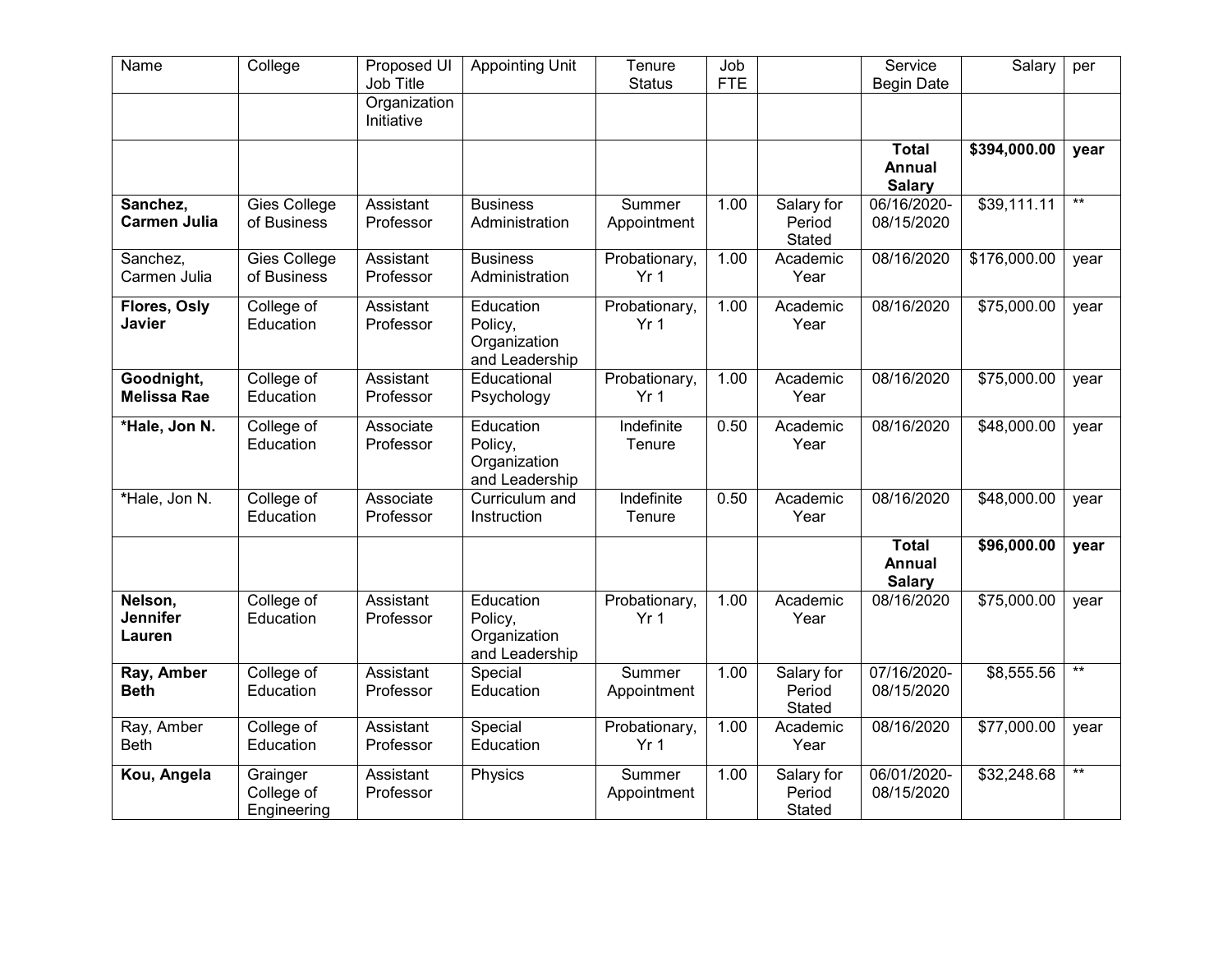| Name                              | College                               | Proposed UI<br>Job Title | <b>Appointing Unit</b>                     | Tenure<br><b>Status</b>          | Job<br><b>FTE</b> |                                       | Service<br><b>Begin Date</b>            | Salary       | per   |
|-----------------------------------|---------------------------------------|--------------------------|--------------------------------------------|----------------------------------|-------------------|---------------------------------------|-----------------------------------------|--------------|-------|
| Kou, Angela                       | Grainger<br>College of<br>Engineering | Assistant<br>Professor   | Physics                                    | Probationary,<br>Yr <sub>1</sub> | 1.00              | Academic<br>Year                      | 08/16/2020                              | \$115,000.00 | year  |
| Kou, Angela                       | Grainger<br>College of<br>Engineering | Assistant<br>Professor   | <b>Materials</b><br>Research<br>Laboratory | Non-Tenured                      | 0.00              | Academic<br>Year                      | 08/16/2020                              | \$0.00       | year  |
|                                   |                                       |                          |                                            |                                  |                   |                                       | <b>Total</b><br>Annual<br><b>Salary</b> | \$115,000.00 | Year  |
| Pfaff,<br>Wolfgang                | Grainger<br>College of<br>Engineering | Assistant<br>Professor   | Physics                                    | Summer<br>Appointment            | 1.00              | Salary for<br>Period<br><b>Stated</b> | 06/01/2020-<br>08/15/2020               | \$32,248.68  | $***$ |
| Pfaff, Wolfgang                   | Grainger<br>College of<br>Engineering | Assistant<br>Professor   | Physics                                    | Probationary,<br>Yr <sub>1</sub> | 1.00              | Academic<br>Year                      | 08/16/2020                              | \$115,000.00 | year  |
| Pfaff, Wolfgang                   | Grainger<br>College of<br>Engineering | Assistant<br>Professor   | <b>Materials</b><br>Research<br>Laboratory | Non-Tenured                      | 0.00              | Academic<br>Year                      | 08/16/2020                              | \$0.00       | year  |
|                                   |                                       |                          |                                            |                                  |                   |                                       | <b>Total</b><br>Annual<br><b>Salary</b> | \$115,000.00 | year  |
| LeBlanc, Zoe<br>Genevieve         | School of<br>Information<br>Sciences  | Assistant<br>Professor   | School of<br>Information<br>Sciences       | Probationary,<br>Yr <sub>1</sub> | 1.00              | Academic<br>Year                      | 08/16/2021                              | \$82,500.00  | year  |
| Sanflippo,<br><b>Madelyn Rose</b> | School of<br>Information<br>Sciences  | Assistant<br>Professor   | School of<br>Information<br>Sciences       | Probationary,<br>Yr <sub>1</sub> | 1.00              | Academic<br>Year                      | 08/16/2020                              | \$85,000.00  | year  |
| Sherkow,<br>Jacob S.              | College of<br>Law                     | Professor                | Law                                        | Summer<br>Appointment            | 1.00              | Salary for<br>Period<br><b>Stated</b> | 07/09/2020-<br>08/15/2020               | \$22,500.00  | $***$ |
| *Sherkow,<br>Jacob S.             | College of<br>Law                     | Professor                | Law                                        | Indefinite<br>Tenure             | 1.00              | Academic<br>Year                      | 08/16/2020                              | \$165,470.00 | Year  |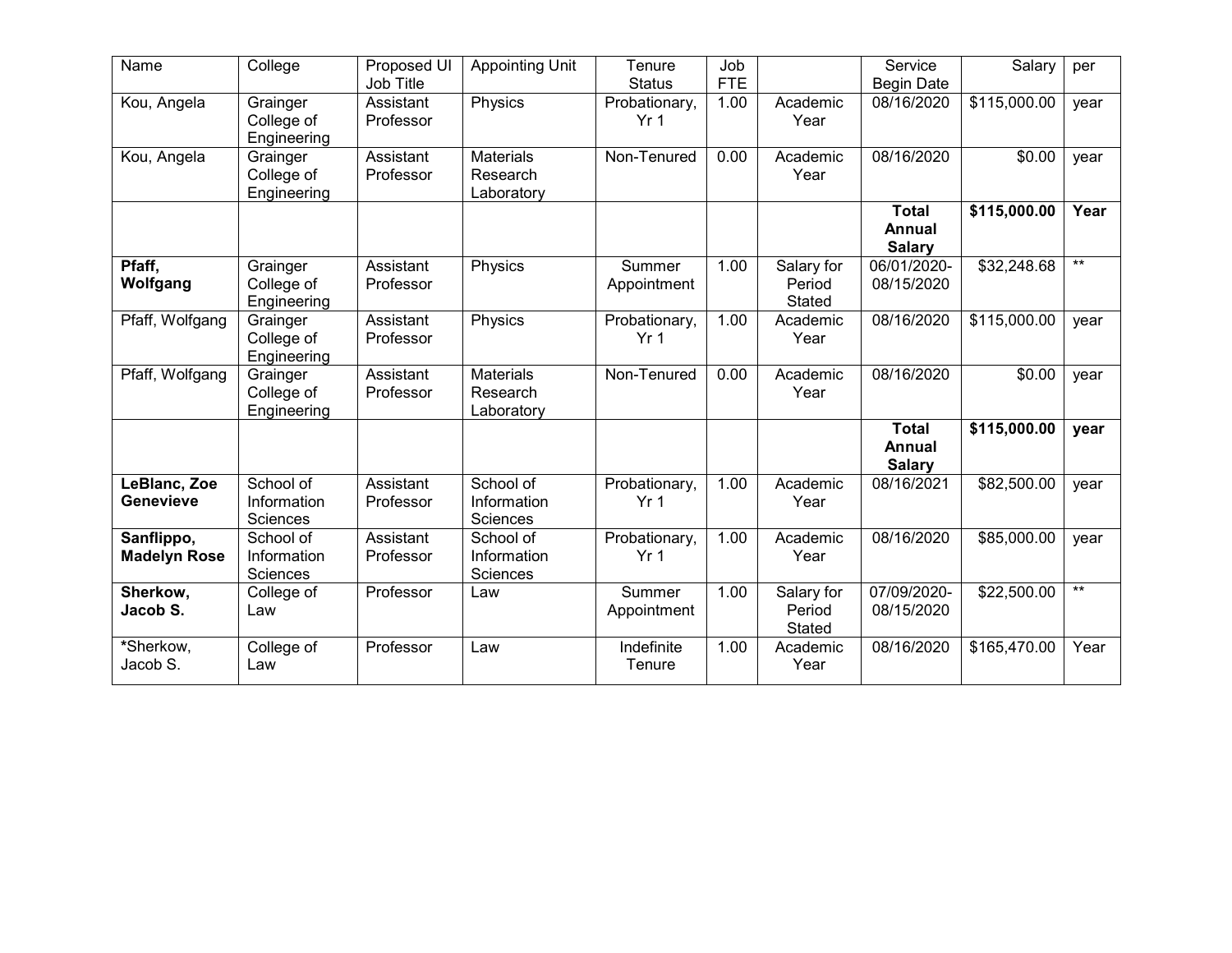| Name                                          | College                                           | Proposed UI<br>Job Title | <b>Appointing Unit</b>                                                                                                 | Tenure<br><b>Status</b>          | Job<br><b>FTE</b> |                                | Service<br><b>Begin Date</b>                   | Salary       | per  |
|-----------------------------------------------|---------------------------------------------------|--------------------------|------------------------------------------------------------------------------------------------------------------------|----------------------------------|-------------------|--------------------------------|------------------------------------------------|--------------|------|
| Auerbach,<br><b>Benjamin</b><br><b>David</b>  | College of<br><b>Liberal Arts</b><br>and Sciences | Assistant<br>Professor   | Molecular and<br>Integrative<br>Physiology,<br>School of<br>Molecular and<br>Cellular Biology                          | Probationary,<br>Yr <sub>1</sub> | 1.00              | Academic<br>Year               | 08/16/2020                                     | \$82,000.00  | year |
| Auerbach,<br>Benjamin David                   | College of<br><b>Liberal Arts</b><br>and Sciences | Assistant<br>Professor   | Beckman<br>Institute for<br>Advanced<br>Science and<br>Technology,<br>Office of the<br>Vice Chancellor<br>for Research | Non-Tenured                      | 0.00              | Academic<br>Year               | 08/16/2020                                     | \$0.00       | year |
|                                               |                                                   |                          |                                                                                                                        |                                  |                   |                                | <b>Total</b><br><b>Annual</b><br><b>Salary</b> | \$82,000.00  | Year |
| Flores,<br><b>Nicholas</b>                    | College of<br><b>Liberal Arts</b><br>and Sciences | Assistant<br>Professor   | Latina/Latino<br><b>Studies</b>                                                                                        | Probationary,<br>Yr <sub>1</sub> | 1.00              | Academic<br>Year               | 08/16/2020                                     | \$72,000.00  | year |
| Hotaling,<br><b>Jared Michael</b>             | College of<br><b>Liberal Arts</b><br>and Sciences | Assistant<br>Professor   | Psychology                                                                                                             | Probationary,<br>Yr <sub>1</sub> | 1.00              | Academic<br>Year               | 08/16/2020                                     | \$80,000.00  | year |
| May, Reuben<br>A. Buford                      | College of<br><b>Liberal Arts</b><br>and Sciences | Professor                | Sociology                                                                                                              | Summer<br>Appointment            | 1.00              | Salary for<br>Period<br>Stated | 07/16/2020-<br>08/15/2020                      | \$15,555.56  | $**$ |
| *May, Reuben<br>A. Buford                     | College of<br><b>Liberal Arts</b><br>and Sciences | Professor                | Sociology                                                                                                              | Indefinite<br>Tenure             | 1.00              | Academic<br>Year               | 08/16/2020                                     | \$140,000.00 | year |
| Mera, Paola E.                                | College of<br><b>Liberal Arts</b><br>and Sciences | Assistant<br>Professor   | Microbiology,<br>School of<br>Molecular and<br>Cellular Biology                                                        | Probationary,<br>Yr <sub>2</sub> | 1.00              | Academic<br>Year               | 08/16/2020                                     | \$83,500.00  | year |
| Quan, Zhiyu                                   | College of<br><b>Liberal Arts</b><br>and Sciences | Assistant<br>Professor   | <b>Mathematics</b>                                                                                                     | Probationary,<br>Yr <sub>1</sub> | 1.00              | Academic<br>Year               | 08/16/2020                                     | \$90,000.00  | year |
| Van Duyn,<br><b>Emily</b><br><b>Elizabeth</b> | College of<br><b>Liberal Arts</b><br>and Sciences | Assistant<br>Professor   | Communication                                                                                                          | Probationary,<br>Yr <sub>1</sub> | 1.00              | Academic<br>Year               | 08/16/2020                                     | \$83,000.00  | year |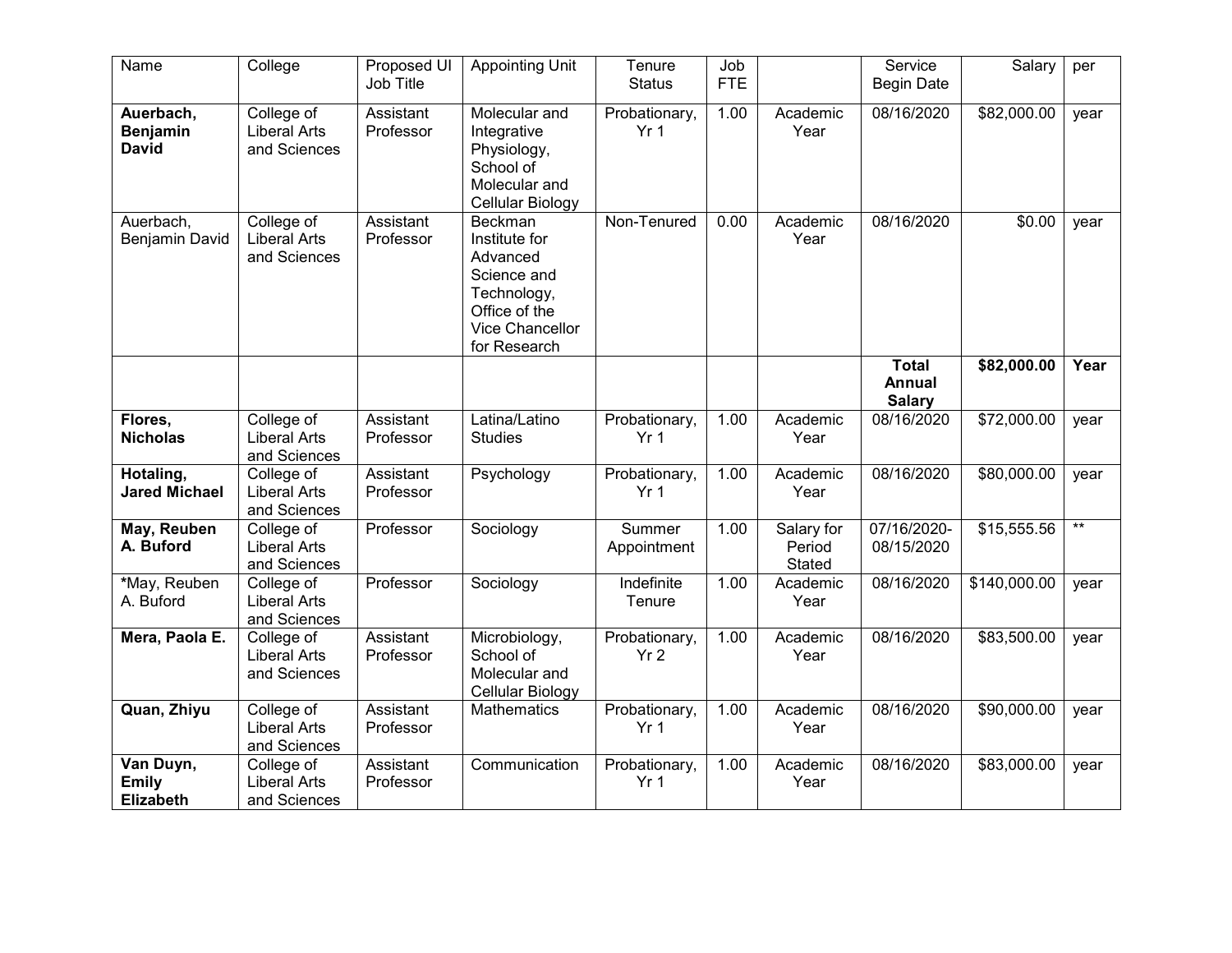| Name         | College                                    | Proposed UI<br>Job Title | Appointing Unit                                                                               | Tenure<br><b>Status</b>          | Job<br><b>FTE</b> |                  | Service<br><b>Begin Date</b>     | Salary       | per  |
|--------------|--------------------------------------------|--------------------------|-----------------------------------------------------------------------------------------------|----------------------------------|-------------------|------------------|----------------------------------|--------------|------|
| Wang, Shulei | College of<br>Liberal Arts<br>and Sciences | Assistant<br>Professor   | <b>Statistics</b>                                                                             | Probationary,<br>Yr <sub>1</sub> | 1.00              | Academic<br>Year | 08/16/2020                       | \$105,000.00 | year |
| Yu, Xinzhu   | College of<br>Liberal Arts<br>and Sciences | Assistant<br>Professor   | Molecular and<br>Integrative<br>Physiology,<br>School of<br>Molecular and<br>Cellular Biology | Probationary,<br>Yr 1            | 1.00              | Academic<br>Year | 08/16/2020                       | \$82,000.00  | year |
| Zhang, Susu  | College of<br>Liberal Arts<br>and Sciences | Assistant<br>Professor   | Psychology                                                                                    | Probationary,<br>Yr <sub>1</sub> | 0.50              | Academic<br>Year | 08/16/2020                       | \$41,250.00  | year |
| Zhang, Susu  | College of<br>Liberal Arts<br>and Sciences | Assistant<br>Professor   | <b>Statistics</b>                                                                             | Probationary,<br>Yr <sub>1</sub> | 0.50              | Academic<br>Year | 08/16/2020                       | \$41,250.00  | year |
|              |                                            |                          |                                                                                               |                                  |                   |                  | Total<br>Annual<br><b>Salary</b> | \$82,500.00  | year |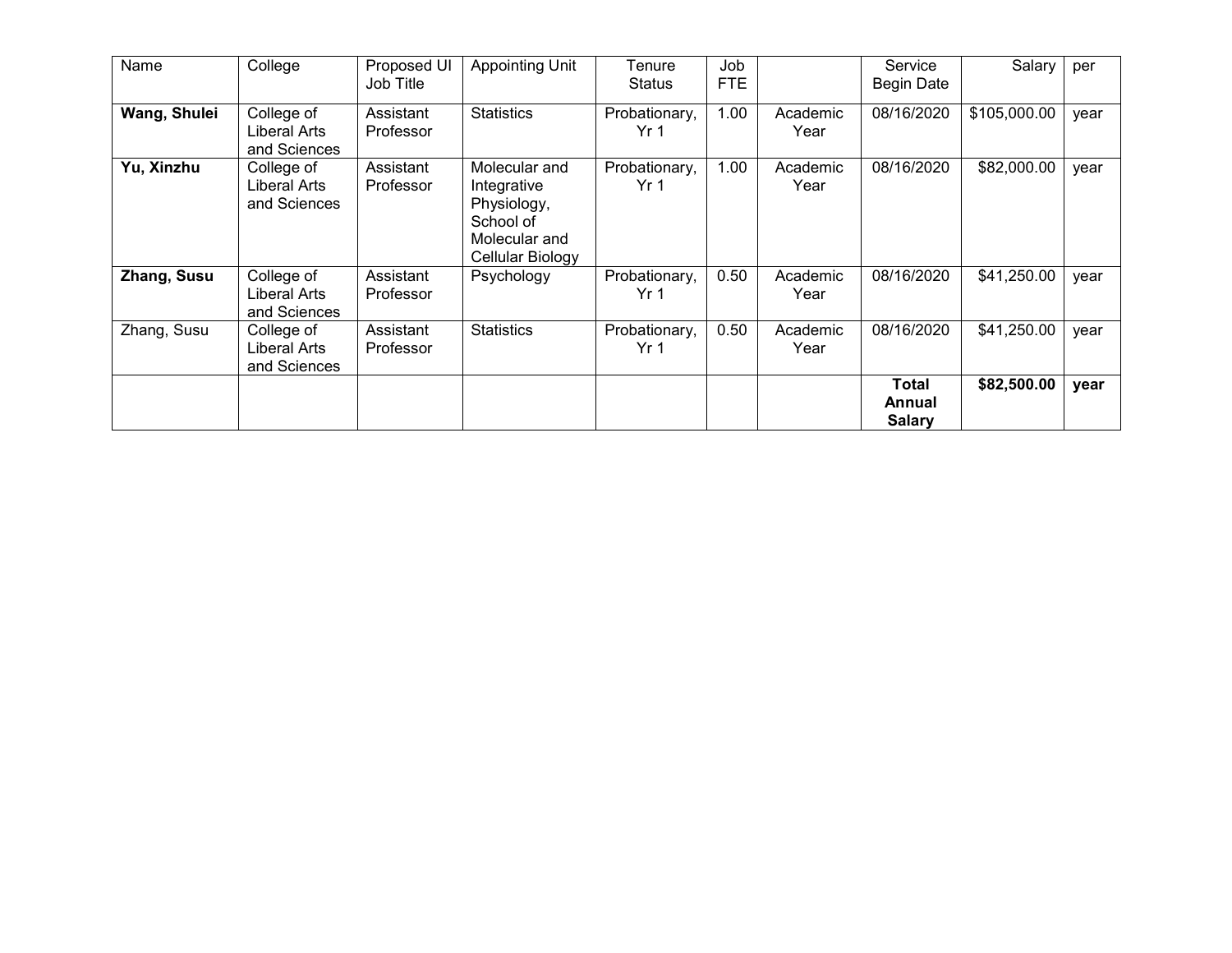#### Emeriti Urbana Submitted to the Board of Trustees May 21, 2020

**George Frank Czapar**, Associate Dean and Director of Extension Emeritus, Cooperative Extension, College of Agricultural, Consumer and Environmental Sciences, March 1, 2018

**David A. Lange**, Professor Emeritus of Civil and Environmental Engineering, June 1, 2020

**Anthony J. Leggett**, John D. and Catherine T. MacArthur Professor Emeritus, Department of Physics, January 1, 2020

**Udatta S. Palekar**, Associate Professor Emeritus of Business Administration, Gies College of Business, June 16, 2019

**Madhubalan Viswanathan**, Professor Emeritus of Business Administration, Gies College of Business, August 1, 2019

**B. Joseph White**, Professor Emeritus of Business Administration, Gies College of Business, January 1, 2020

#### Out-of-Cycle Faculty Promotion and Tenure Request Urbana Submitted to the Board of Trustees May 21, 2020

*To the rank of Associate Professor on Indefinite Tenure*

**Rosalba Hernandez**, Associate Professor, School of Social Work, on indefinite tenure, and Associate Professor, Beckman Institute for Advanced Science and Technology, Vice Chancellor for Research and Innovation, non-tenured, effective May 22, 2020

**Liv Solveig Thorstensson Davila**, Associate Professor of Educational Policy, Organization, and Leadership, College of Education, on indefinite tenure, effective August 16, 2020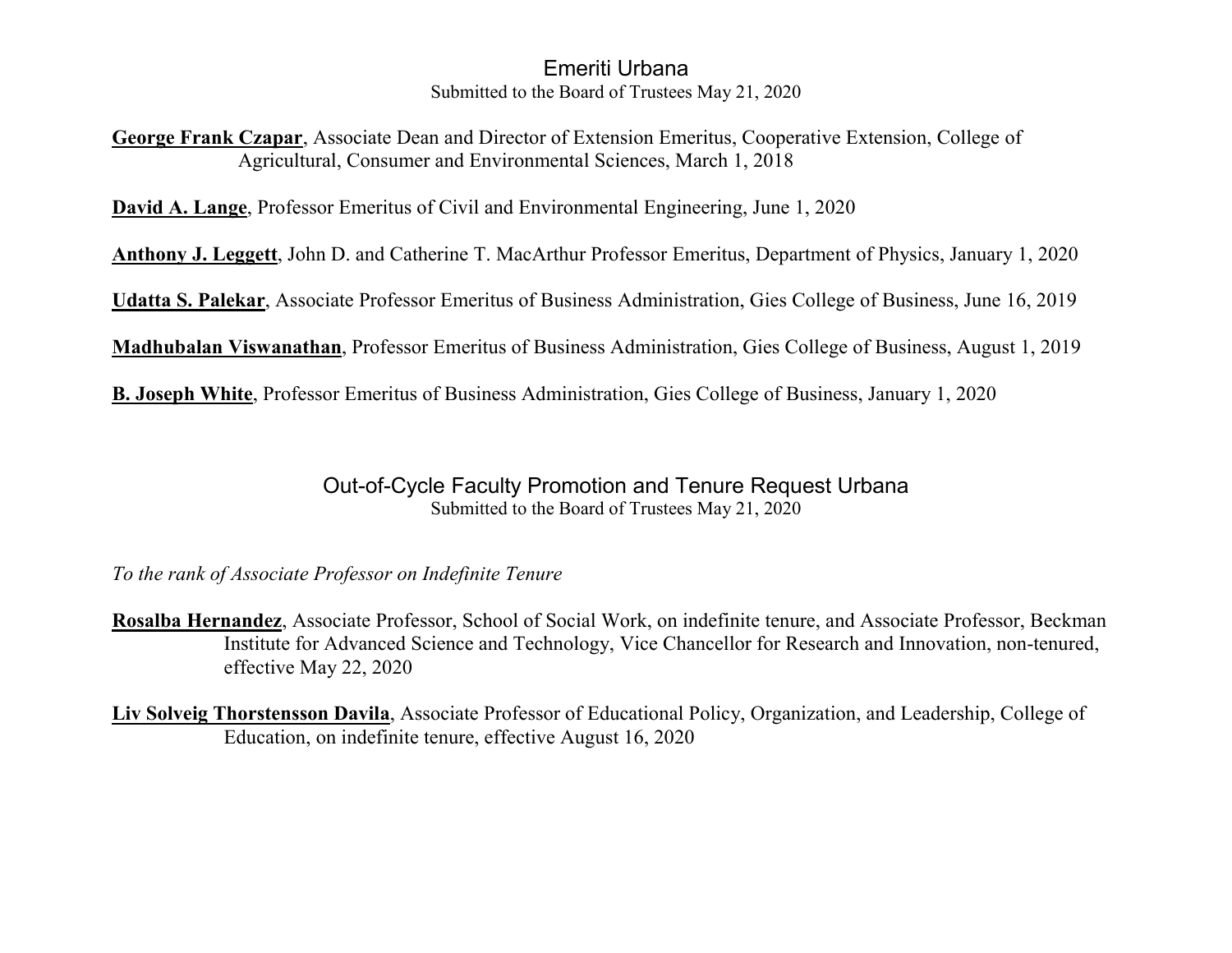#### Faculty New Hires Chicago Submitted to the Board of Trustees May 21, 2020

| Name                                 | College                                           | Proposed UI            | Appointing                                          | Tenure                           | Job        | Service                            | Service                | Salary       | per     |
|--------------------------------------|---------------------------------------------------|------------------------|-----------------------------------------------------|----------------------------------|------------|------------------------------------|------------------------|--------------|---------|
|                                      |                                                   | Job Title              | Unit                                                | <b>Status</b>                    | <b>FTE</b> | Description                        | Begin Date             |              |         |
| Bakker,<br><b>Benjamin</b>           | College of<br><b>Liberal Arts</b><br>and Sciences | Assistant<br>Professor | Mathematics,<br>Statistics &<br>Computer<br>Science | Probationary,<br>Yr <sub>2</sub> | 1.00       | Academic Year                      | 08/16/2020             | \$112,000.00 | year    |
| *Briscoe,<br>Mark R.                 | College of<br><b>Liberal Arts</b><br>and Sciences | Associate<br>Professor | Chemistry                                           | Indefinite<br>Tenure             | 1.00       | Academic Year                      | 08/16/2020             | \$140,000.00 | year    |
| <b>Budner, Keith</b><br>Η.           | College of<br><b>Liberal Arts</b><br>and Sciences | Assistant<br>Professor | Hispanic & Italian<br><b>Studies</b>                | Probationary,<br>Yr1             | 1.00       | Academic Year                      | 08/16/2020             | \$84,000.00  | year    |
| Gepner,<br><b>David</b>              | College of<br><b>Liberal Arts</b><br>and Sciences | Associate<br>Professor | Mathematics,<br>Statistics &<br>Computer Science    | Summer<br>Appointment            | 1.00       | Salary for Period<br><b>Stated</b> | 06/16/20 -<br>08/15/20 | \$31,333.33  | $\star$ |
| Gepner, David                        | College of<br><b>Liberal Arts</b><br>and Sciences | Associate<br>Professor | Mathematics,<br>Statistics &<br>Computer Science    | $3-YrQ$                          | 1.00       | Academic Year                      | 08/16/2020             | \$141,000.00 | year    |
| Littman,<br><b>Rebecca</b>           | College of<br><b>Liberal Arts</b><br>and Sciences | Assistant<br>Professor | Psychology                                          | Probationary,<br>Yr1             | 1.00       | Academic Year                      | 08/16/2020             | \$92,000.00  | vear    |
| <b>McNicol,</b><br>Gavin             | College of<br><b>Liberal Arts</b><br>and Sciences | Assistant<br>Professor | Earth &<br>Environmental<br>Sciences                | Initial/Partial<br>Term          | 1.00       | Academic Year                      | 01/01/2021             | \$86,000.00  | year    |
| McNicol,<br>Gavin                    | College of<br><b>Liberal Arts</b><br>and Sciences | Assistant<br>Professor | Earth &<br>Environmental<br>Sciences                | Probationary,<br>Yr1             | 1.00       | Academic Year                      | 08/16/2021             | \$86,000.00  | vear    |
| *Ruiz, Sandra                        | College of<br><b>Liberal Arts</b><br>and Sciences | Associate<br>Professor | Gender &<br><b>Women's Studies</b>                  | Indefinite<br>Tenure             | 1.00       | Academic Year                      | 08/16/2020             | \$110,000.00 | year    |
| *Schonert-<br>Reichl,<br>Kimberly A. | College of<br><b>Liberal Arts</b><br>and Sciences | Professor              | Psychology                                          | Indefinite<br>Tenure             | 1.00       | Academic Year                      | 01/01/2021             | \$190,000.00 | Year    |
| Stăhl, Tomas<br>Kenth                | College of<br><b>Liberal Arts</b><br>and Sciences | Assistant<br>Professor | Psychology                                          | Probationary,<br>Yr <sub>1</sub> | 1.00       | Academic Year                      | 08/16/2020             | \$92,000.00  | vear    |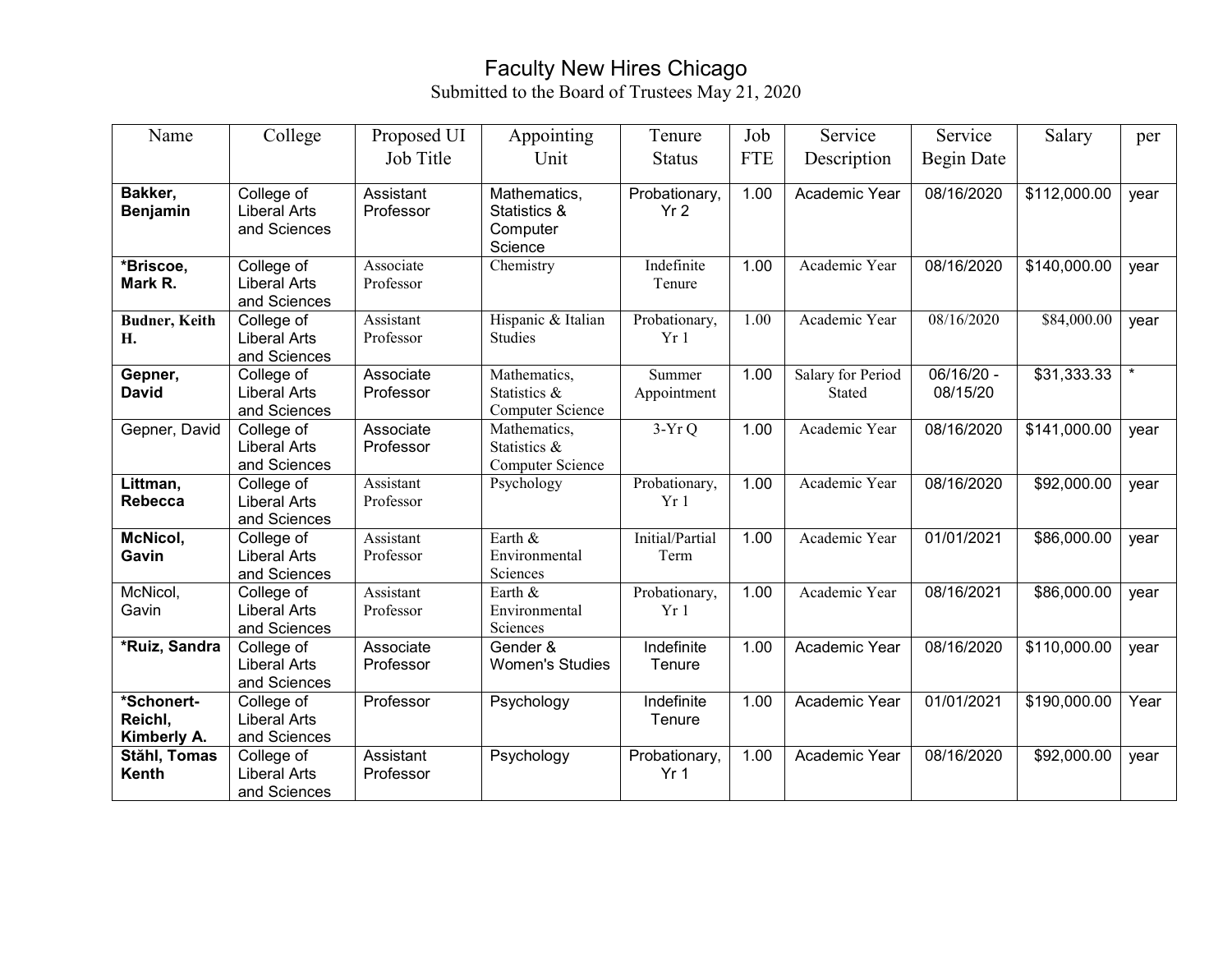| Name                      | College                                           | Proposed UI                                             | Appointing                                | Tenure                           | Job        | Service       | Service                                        | Salary       | per  |
|---------------------------|---------------------------------------------------|---------------------------------------------------------|-------------------------------------------|----------------------------------|------------|---------------|------------------------------------------------|--------------|------|
|                           |                                                   | Job Title                                               | Unit                                      | <b>Status</b>                    | <b>FTE</b> | Description   | <b>Begin Date</b>                              |              |      |
| Vlasits,<br><b>Justin</b> | College of<br><b>Liberal Arts</b><br>and Sciences | Assistant<br>Professor                                  | Philosophy                                | Probationary,<br>Yr <sub>2</sub> | 1.00       | Academic Year | 08/16/2020                                     | \$78,000.00  | year |
| Hyde, Robert              | College of<br>Medicine at<br>Chicago              | Assistant<br>Professor                                  | Ophthalmology &<br><b>Visual Sciences</b> | Initial/Partial<br>Term          | 0.51       | 12-Month      | 07/16/2020                                     | \$99,450.00  | year |
| Hyde, Robert              | College of<br>Medicine at<br>Chicago              | Physician<br>Surgeon                                    | Ophthalmology &<br><b>Visual Sciences</b> | Non-Tenured                      | 0.49       | 12-Month      | 07/16/2020                                     | \$95,550.00  | year |
| Hyde, Robert              | College of<br>Medicine at<br>Chicago              | Assistant<br>Professor                                  | Ophthalmology &<br><b>Visual Sciences</b> | Probationary,<br>Yr <sub>1</sub> | 0.51       | 12-Month      | 08/16/2020                                     | \$99,450.00  | year |
| Hyde, Robert              | College of<br>Medicine at<br>Chicago              | Physician<br>Surgeon                                    | Ophthalmology &<br><b>Visual Sciences</b> | Non-Tenured                      | 0.49       | 12-Month      | 08/16/2020                                     | \$95,550.00  | year |
|                           |                                                   |                                                         |                                           |                                  |            |               | <b>Total</b><br>Annual<br><b>Salary</b>        | \$195,000.00 | year |
| Jain, Shikha              | College of<br>Medicine at<br>Chicago              | Assistant<br>Professor                                  | Medicine                                  | Probationary,<br>Yr <sub>1</sub> | 0.51       | 12-Month      | 06/16/2020                                     | \$136,680.00 | year |
| Jain, Shikha              | College of<br>Medicine at<br>Chicago              | Physician<br>Surgeon                                    | Medicine                                  | Non-Tenured                      | 0.49       | 12-Month      | 06/16/2020                                     | \$131,320.00 | year |
| Jain, Shikha              | College of<br>Medicine at<br>Chicago              | Director,<br>Communication<br>Strategies in<br>Medicine | Medicine                                  | Non-Tenured                      | 0.00       | 12-Month      | 06/16/2020                                     | \$20,000.00  | year |
|                           |                                                   |                                                         |                                           |                                  |            |               | <b>Total</b><br><b>Annual</b><br><b>Salary</b> | \$288,000.00 | year |
| McCann, Sean              | College of<br>Medicine at<br>Chicago              | Assistant<br>Professor                                  | Emergency<br>Medicine                     | Initial/Partial<br>Term          | 0.51       | 12-Month      | 07/01/2020                                     | \$100,416.00 | year |
| McCann, Sean              | College of<br>Medicine at<br>Chicago              | Physician<br>Surgeon                                    | Emergency<br>Medicine                     | Non-Tenured                      | 0.49       | 12-Month      | 07/01/2020                                     | \$96,478.00  | year |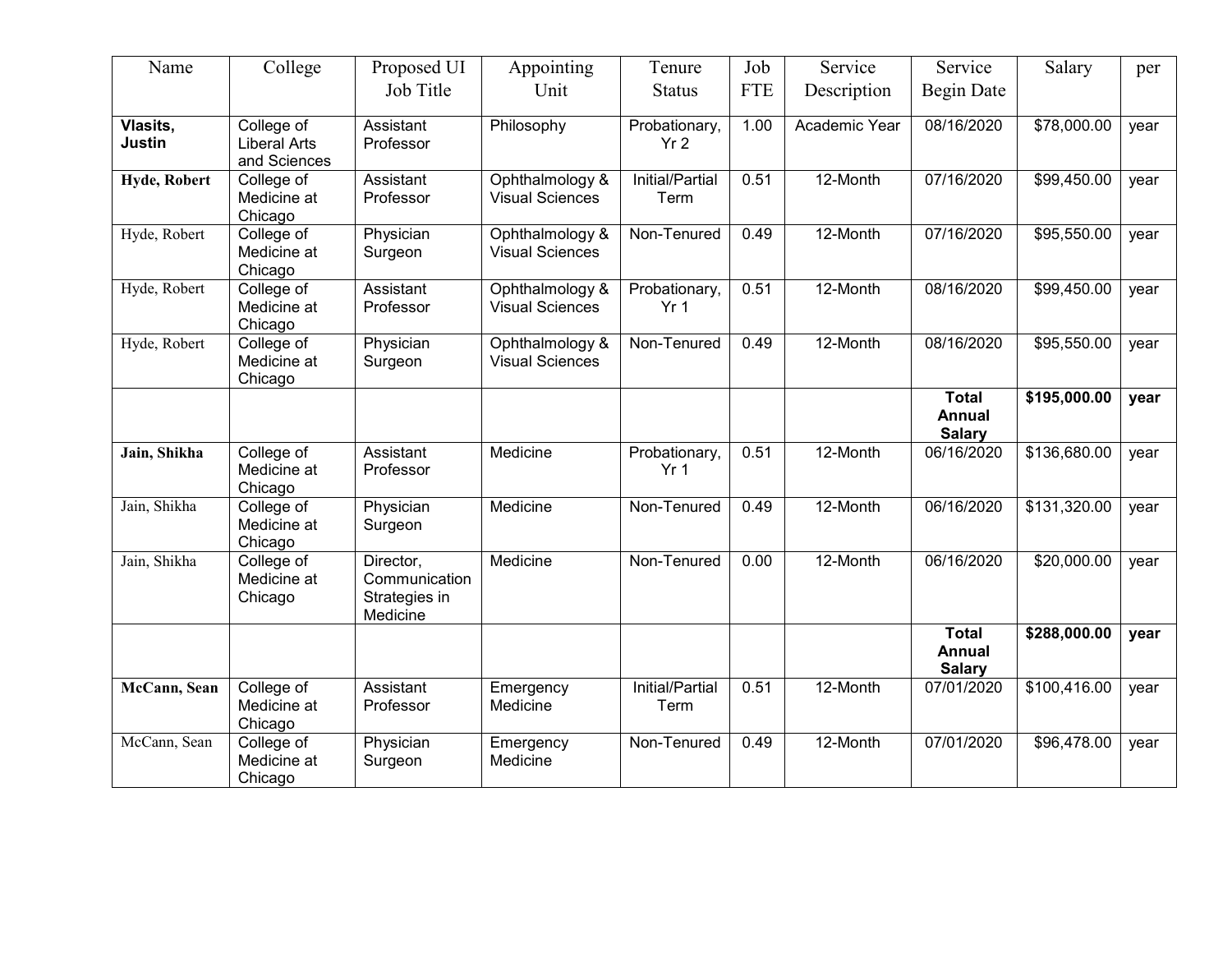| Name                              | College                              | Proposed UI            | Appointing                                | Tenure                           | Job        | Service     | Service                                        | Salary                   | per  |
|-----------------------------------|--------------------------------------|------------------------|-------------------------------------------|----------------------------------|------------|-------------|------------------------------------------------|--------------------------|------|
|                                   |                                      | Job Title              | Unit                                      | <b>Status</b>                    | <b>FTE</b> | Description | <b>Begin Date</b>                              |                          |      |
| McCann, Sean                      | College of<br>Medicine at<br>Chicago | Assistant<br>Professor | Emergency<br>Medicine                     | Probationary,<br>Yr <sub>1</sub> | 0.51       | 12-Month    | 08/16/2020                                     | \$100,416.00             | year |
| McCann, Sean                      | College of<br>Medicine at<br>Chicago | Physician<br>Surgeon   | Emergency<br>Medicine                     | Non-Tenured                      | 0.49       | 12-Month    | 08/16/2020                                     | \$96,478.00              | year |
|                                   |                                      |                        |                                           |                                  |            |             | <b>Total</b><br><b>Annual</b><br><b>Salary</b> | \$196,894.00             | year |
| *Mocan,<br><b>Mehmet</b>          | College of<br>Medicine at<br>Chicago | Associate<br>Professor | Ophthalmology &<br><b>Visual Sciences</b> | Indefinite<br>Tenure             | 0.51       | 12-Month    | 05/22/2020                                     | \$89,445.16              | year |
| Mocan,<br>Mehmet                  | College of<br>Medicine at<br>Chicago | Physician<br>Surgeon   | Ophthalmology &<br><b>Visual Sciences</b> | Non-Tenured                      | 0.49       | 12-Month    | 05/22/2020                                     | \$85,937.50              | year |
|                                   |                                      |                        |                                           |                                  |            |             | <b>Total</b><br><b>Annual</b><br><b>Salary</b> | \$175,382.66             | year |
| Scanzera,<br>Angelica<br>Ciepiela | College of<br>Medicine at<br>Chicago | Assistant<br>Professor | Ophthalmology &<br><b>Visual Sciences</b> | Probationary,<br>Yr <sub>1</sub> | 0.51       | 12-Month    | 08/16/2020                                     | \$60,676.00              | year |
| Scanzera,<br>Angelica<br>Ciepiela | College of<br>Medicine at<br>Chicago | Physician<br>Surgeon   | Ophthalmology &<br><b>Visual Sciences</b> | Non-Tenured                      | 0.49       | 12-Month    | 08/16/2020                                     | \$58,296.00              | year |
|                                   |                                      |                        |                                           |                                  |            |             | <b>Total</b><br><b>Annual</b><br><b>Salary</b> | $\overline{$}118,972.00$ | Year |
| Trifan,<br>Gabriela               | College of<br>Medicine at<br>Chicago | Assistant<br>Professor | Neurology &<br>Rehabilitation             | Probationary,<br>Yr <sub>1</sub> | 0.51       | 12-Month    | 07/01/2020                                     | \$79,050.00              | year |
| Trifan, Gabriela                  | College of<br>Medicine at<br>Chicago | Physician<br>Surgeon   | Neurology &<br>Rehabilitation             | Non-Tenured                      | 0.49       | 12-Month    | 07/01/2020                                     | \$75,950.00              | year |
|                                   |                                      |                        |                                           |                                  |            |             | <b>Total</b><br><b>Annual</b><br><b>Salary</b> | \$155,000.00             | year |
| Yamada,<br>Kaori                  | College of<br>Medicine at<br>Chicago | Assistant<br>Professor | Pharmacology                              | Initial/Partial<br>Term          | 1.00       | 12-Month    | 05/21/2020                                     | \$100,000.00             | year |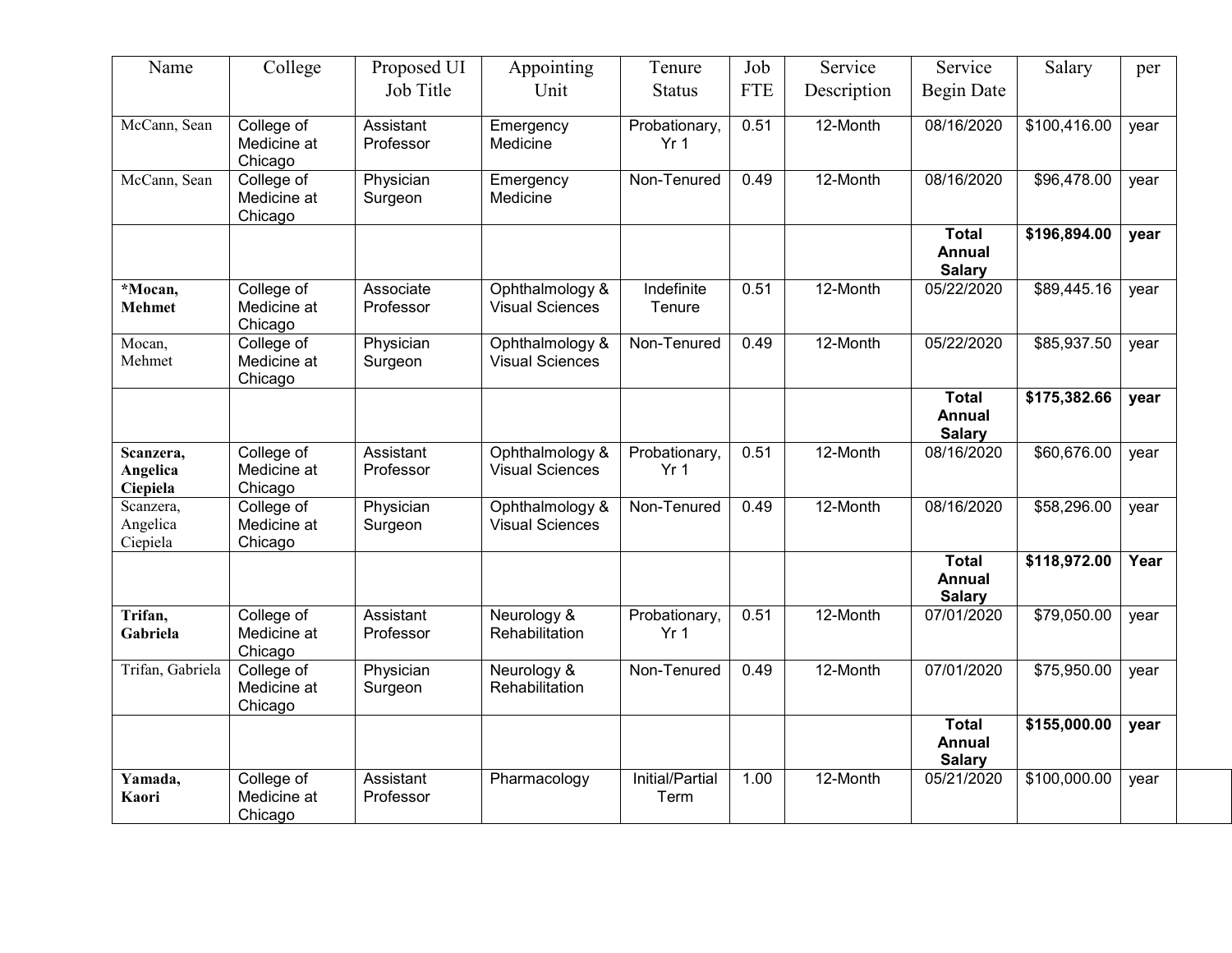| Name                           | College                                          | Proposed UI                                              | Appointing                                       | Tenure                           | Job        | Service                            | Service                                        | Salary       | per     |
|--------------------------------|--------------------------------------------------|----------------------------------------------------------|--------------------------------------------------|----------------------------------|------------|------------------------------------|------------------------------------------------|--------------|---------|
|                                |                                                  | Job Title                                                | Unit                                             | <b>Status</b>                    | <b>FTE</b> | Description                        | Begin Date                                     |              |         |
| Yamada, Kaori                  | College of<br>Medicine at<br>Chicago             | Assistant<br>Professor                                   | Pharmacology                                     | Probationary,<br>Yr <sub>1</sub> | 1.00       | 12-Month                           | 08/16/2020                                     | \$100,000.00 | year    |
| Rivera,<br><b>Eleanor</b>      | College of<br><b>Nursing</b>                     | Assistant<br>Professor                                   | <b>Health Systems</b><br>Science                 | Probationary,<br>Yr <sub>1</sub> | 1.00       | Academic Year                      | 08/16/2020                                     | \$90,000.00  | year    |
| Campell,<br>Amy T.             | UIC John<br><b>Marshall Law</b><br>School        | Professor                                                | UIC John<br><b>Marshall Law</b><br>School        | Summer<br>Appointment            | 0.25       | Salary for<br><b>Period Stated</b> | 07/01/2020                                     | \$12,500.00  |         |
| Campbell,<br>Amy T.            | UIC John<br><b>Marshall Law</b><br>School        | Associate Dean<br>for Law &<br>Health<br><b>Sciences</b> | UIC John<br><b>Marshall Law</b><br>School        | Non-Tenured                      | 0.75       | 12-Month                           | 07/01/2020                                     | \$165,000.00 | vear    |
| Campbell,<br>Amy T.            | <b>UIC John</b><br><b>Marshall Law</b><br>School | Associate Dean<br>for Law &<br>Health<br><b>Sciences</b> | <b>UIC John</b><br><b>Marshall Law</b><br>School | Non-Tenured                      | 0.00       | 12-Month                           | 07/01/2020                                     | \$15,000.00  | year    |
| *Campbell,<br>Amy T.           | <b>UIC John</b><br><b>Marshall Law</b><br>School | Professor                                                | <b>UIC John</b><br><b>Marshall Law</b><br>School | Indefinite<br>Tenure             | 0.25       | Academic Year                      | 07/01/2020                                     | \$45,000.00  | year    |
|                                |                                                  |                                                          |                                                  |                                  |            |                                    | <b>Total</b><br><b>Annual</b><br><b>Salary</b> | \$225,000.00 | year    |
| McMurtry-<br>Chubb, Teri<br>A. | UIC John<br><b>Marshall Law</b><br>School        | Professor                                                | <b>UIC John</b><br><b>Marshall Law</b><br>School | Summer<br>Appointment            | 1.00       | Salary for<br><b>Period Stated</b> | 06/16/20 -<br>08/15/20                         | \$40,000.00  | $\star$ |
| *McMurtry-<br>Chubb, Teri A.   | UIC John<br><b>Marshall Law</b><br>School        | Professor                                                | UIC John<br><b>Marshall Law</b><br>School        | Indefinite<br>Tenure             | 1.00       | Academic Year                      | 08/16/2020                                     | \$180,000.00 | year    |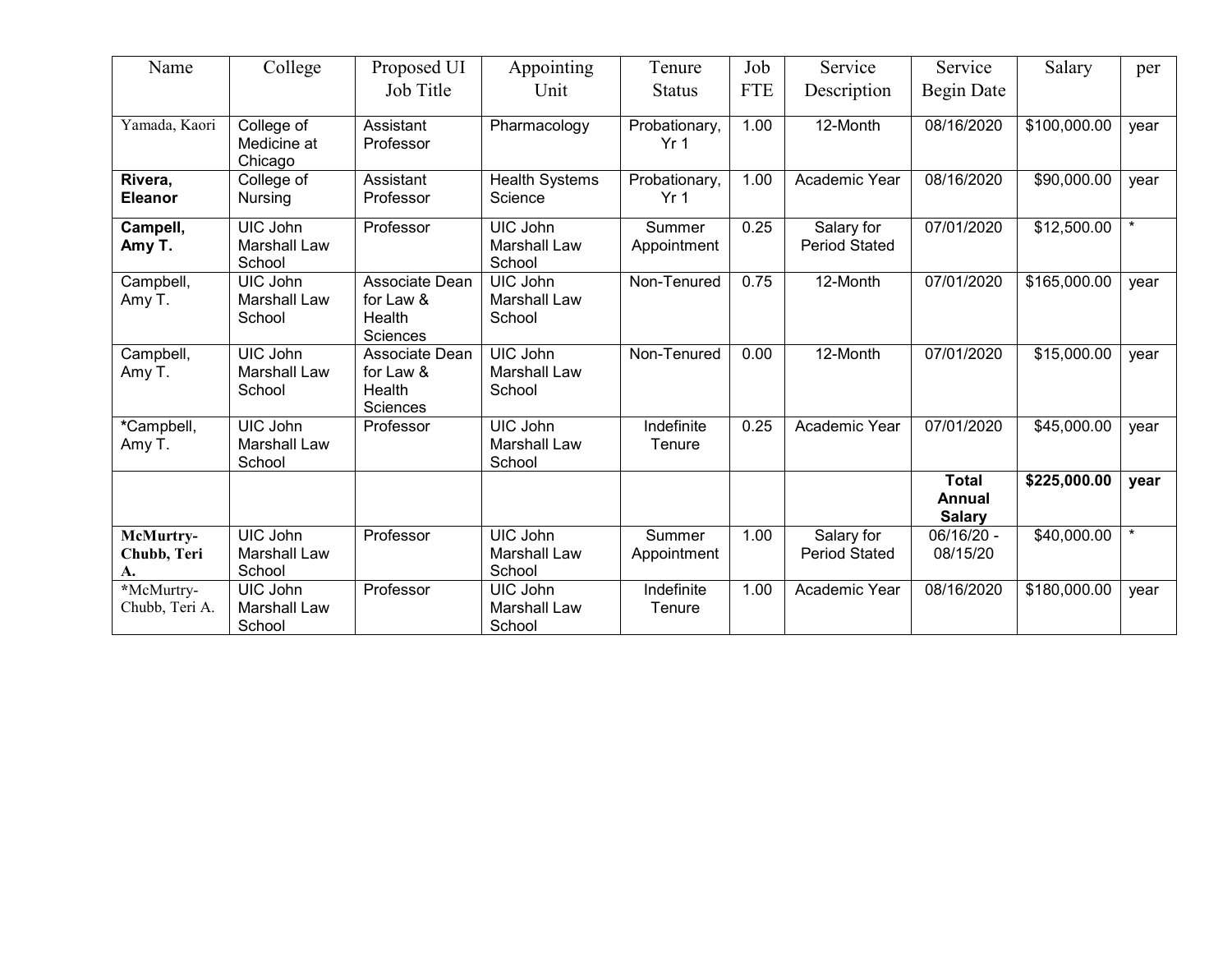# Sabbaticals Requests Chicago

| Submitted to the Board of Trustees May 21, 2020 |  |  |  |
|-------------------------------------------------|--|--|--|
|-------------------------------------------------|--|--|--|

| College                                       | Department | Name              | Rank                   | Period of        | Salary              | Concise Statement                                                                                                                                                                                                              |
|-----------------------------------------------|------------|-------------------|------------------------|------------------|---------------------|--------------------------------------------------------------------------------------------------------------------------------------------------------------------------------------------------------------------------------|
|                                               |            |                   |                        | Leave            |                     |                                                                                                                                                                                                                                |
| College of<br>Liberal Arts<br>and<br>Sciences | Economics  | Erik A.<br>Hembre | Assistant<br>Professor | Academic<br>Year | One-<br>half<br>pay | To research the interactions of housing<br>assistance, disability insurance participation, and<br>labor supply; and to submit the research for<br>publication by the end of the sabbatical year in a<br>peer-reviewed journal. |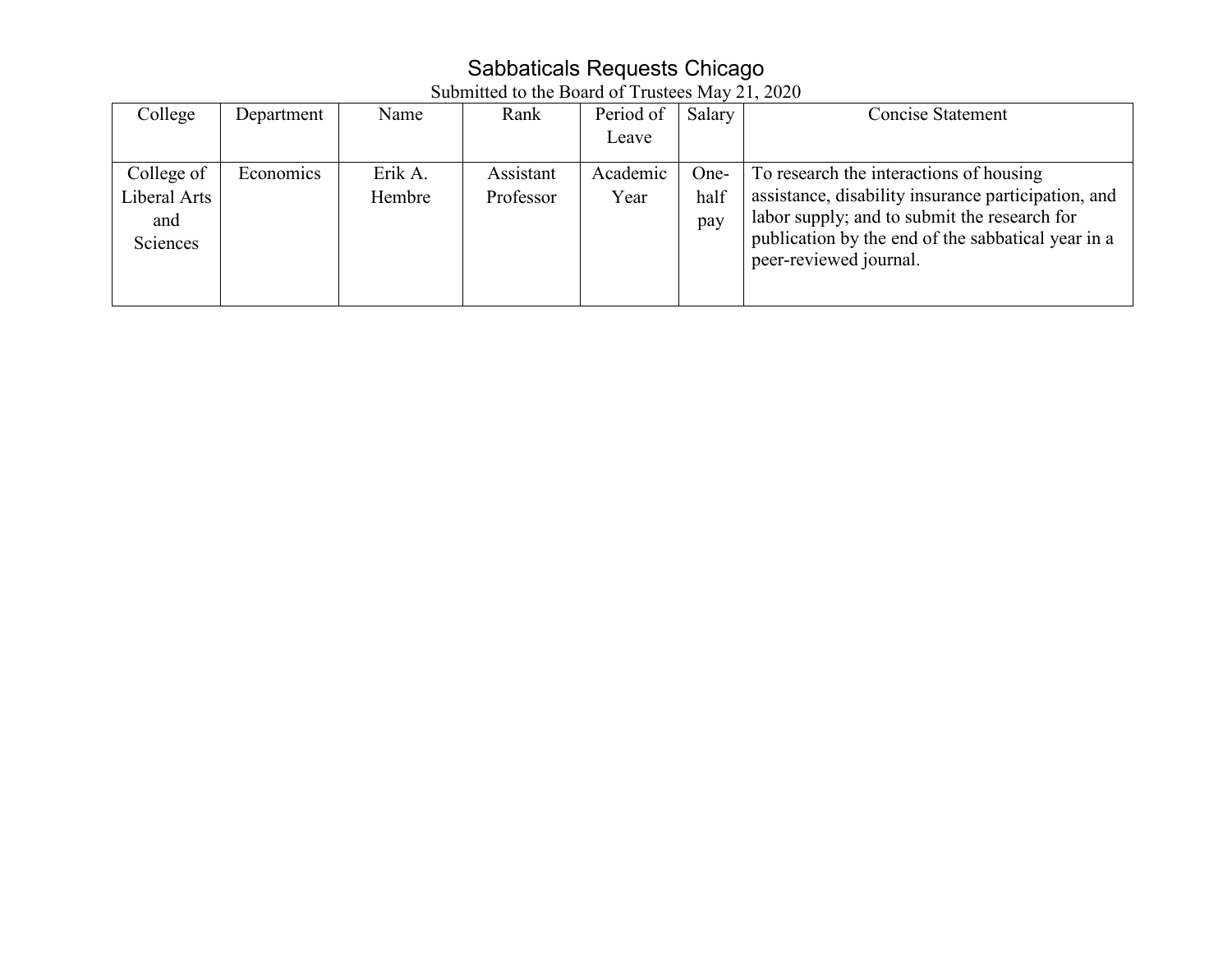## Emeriti Springfield Submitted to the Board of Trustees May 21, 2020

**Carol Jessup**, Professor Emerita of Accountancy, June 1, 2020

**Robert E. Wright**, Professor Emeritus of Business Administration, May 16, 2019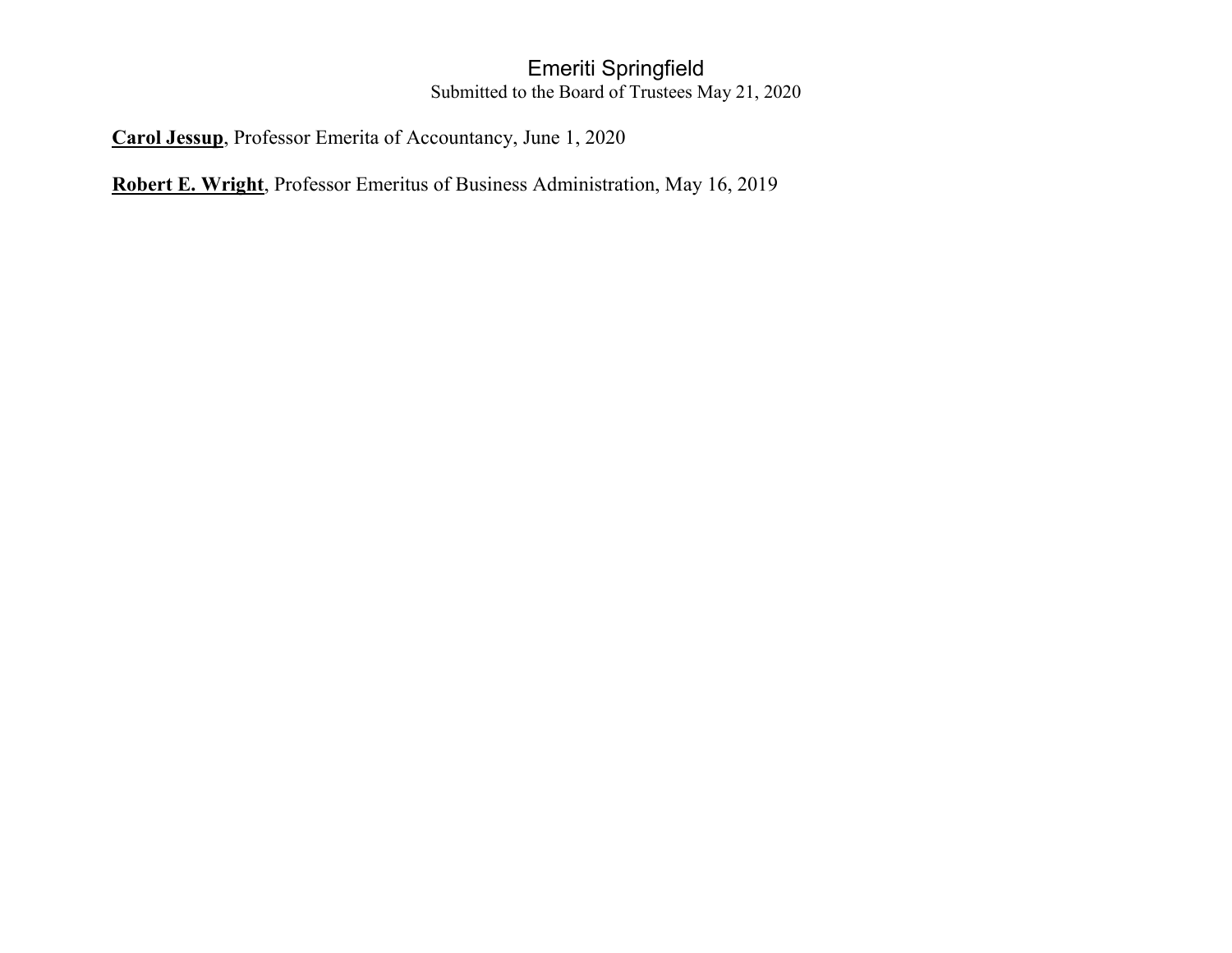## Administrative Professional New Hires Urbana

Faculty appointments noted, when appropriate. Submitted to the Board of Trustees May 21, 2020

| Name                        | College                                                                      | Proposed<br>UI Job Title                 | Appointing<br>Unit                                                              | <b>Tenure Status</b>       | <b>Job FTE</b> | Service<br>Description         | Service<br>Begin<br>Date                       | Salary       | Per   |
|-----------------------------|------------------------------------------------------------------------------|------------------------------------------|---------------------------------------------------------------------------------|----------------------------|----------------|--------------------------------|------------------------------------------------|--------------|-------|
| Oswald,<br>Ramona<br>Faith  | College of<br>Agricultural,<br>Consumer,<br>and<br>Environmental<br>Sciences | Head                                     | Human<br>Development<br>and Family<br><b>Studies</b>                            | Non-Tenured                | 0.00           | Twelve-<br>Month               | 05/22/2020                                     | \$25,000.00  | year  |
| Oswald,<br>Ramona<br>Faith  | College of<br>Agricultural,<br>Consumer,<br>and<br>Environmental<br>Sciences | Professor                                | Human<br>Development<br>and Family<br><b>Studies</b>                            | Summer<br>Appointment***** | 1.00           | Salary for<br>Period<br>Stated | <b>TBD</b>                                     | \$31,111.11  | $***$ |
| *Oswald,<br>Ramona<br>Faith | College of<br>Agricultural,<br>Consumer,<br>and<br>Environmental<br>Sciences | Professor of<br>Family<br><b>Studies</b> | Human<br>Development<br>and Family<br><b>Studies</b>                            | <b>Indefinite Tenure</b>   | 1.00           | Academic<br>Year               | 03/16/2020                                     | \$140,000.00 | year  |
| Oswald,<br>Ramona<br>Faith  | College of<br>Education                                                      | Adjunct<br>Professor                     | Educational<br>Psychology,<br>College of<br>Education                           | Non-Tenured                | 0.00           | Academic<br>Year               | 08/16/2019                                     | \$0.00       | year  |
| Oswald,<br>Ramona<br>Faith  | College of<br><b>Liberal Arts</b><br>and Sciences                            | Professor                                | Gender and<br>Women's<br>Studies,<br>College of<br>Liberal Arts and<br>Sciences | Non-Tenured                | 0.00           | Academic<br>Year               | 08/16/2019                                     | \$0.00       | year  |
|                             |                                                                              |                                          |                                                                                 |                            |                |                                | <b>Total</b><br><b>Annual</b><br><b>Salary</b> | \$196,111.11 | year  |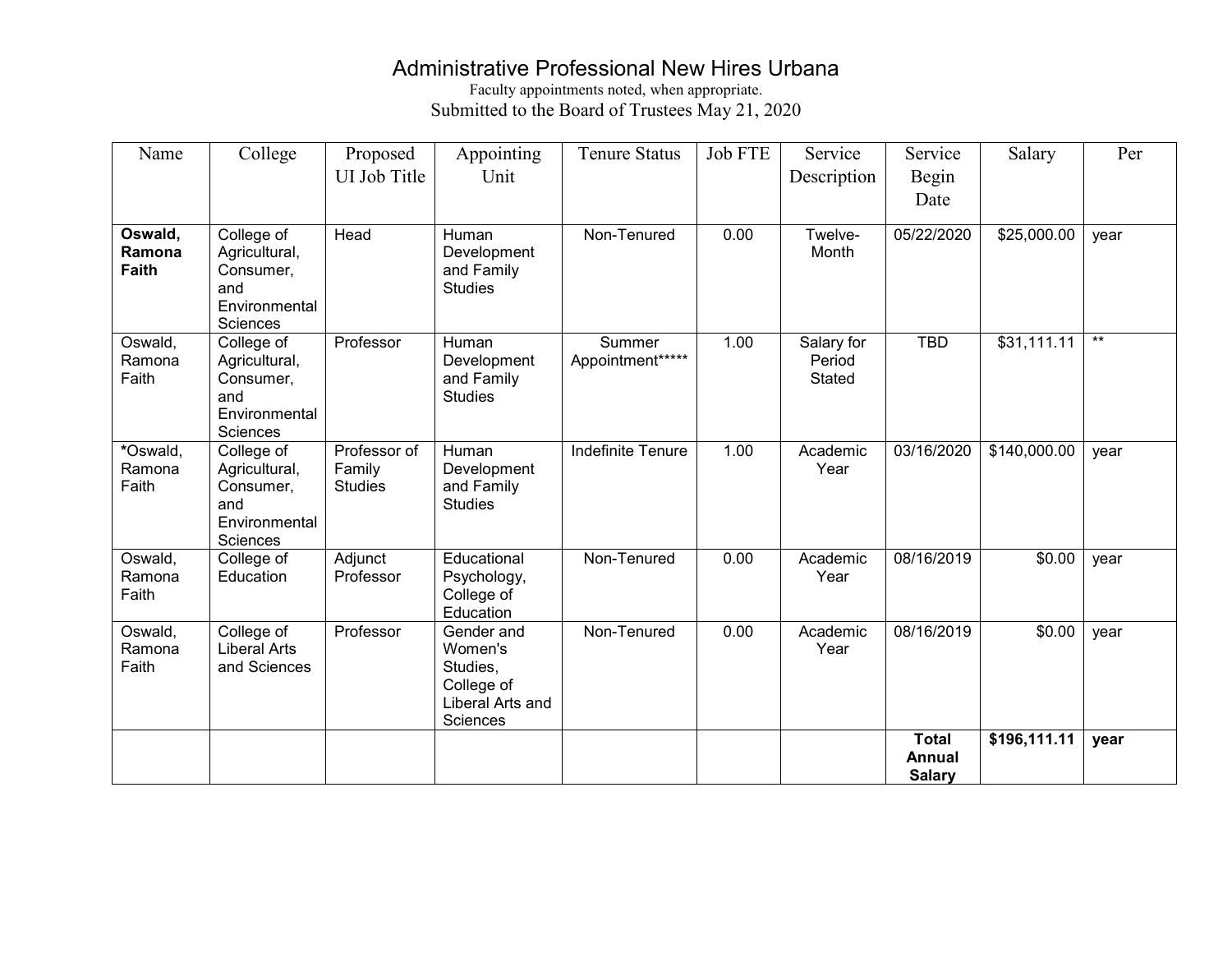| Name                                        | College                                           | Proposed<br>UI Job Title | Appointing<br>Unit                              | <b>Tenure Status</b>     | <b>Job FTE</b> | Service<br>Description                | Service<br>Begin<br>Date                       | Salary       | Per             |
|---------------------------------------------|---------------------------------------------------|--------------------------|-------------------------------------------------|--------------------------|----------------|---------------------------------------|------------------------------------------------|--------------|-----------------|
| Fagyal,<br>Zsuzsanna                        | College of<br><b>Liberal Arts</b><br>and Sciences | Head                     | French and<br>Italian                           | Non-Tenured              | 0.00           | Academic<br>Year                      | 08/16/2020                                     | \$5,500.00   | year            |
| Fagyal,<br>Zsuzsanna                        | College of<br><b>Liberal Arts</b><br>and Sciences | Associate<br>Professor   | French and<br>Italian                           | Summer<br>Appointment*** | 1.00           | Salary for<br>Period<br>Stated        | <b>TBD</b>                                     | \$10,645.56  |                 |
| Fagyal,<br>Zsuzsanna                        | College of<br><b>Liberal Arts</b><br>and Sciences | Head                     | French and<br>Italian                           | Summer<br>Appointment*** | 0.00           | Salary for<br>Period<br>Stated        | <b>TBD</b>                                     | \$611.11     | $***$           |
| *Fagyal,<br>Zsuzsanna                       | College of<br><b>Liberal Arts</b><br>and Sciences | Associate<br>Professor   | French and<br>Italian                           | Indefinite Tenure        | 1.00           | Academic<br>Year                      | 08/16/2020                                     | \$95,810.00  | year            |
| Fagyal,<br>Zsuzsanna                        | College of<br><b>Liberal Arts</b><br>and Sciences | Associate<br>Professor   | Linguistics                                     | Non-Tenured              | 0.00           | Academic<br>Year                      | 08/16/2020                                     | \$0.00       | year            |
|                                             |                                                   |                          |                                                 |                          |                |                                       | <b>Total</b><br><b>Annual</b><br><b>Salary</b> | \$112,566.67 | Year            |
| Murphy,<br><b>Catherine</b><br><b>Jones</b> | College of<br><b>Liberal Arts</b><br>and Sciences | Head                     | Chemistry,<br>School of<br>Chemical<br>Sciences | Non-Tenured              | 0.00           | Academic<br>Year                      | 06/01/2020                                     | \$7,700.00   | year            |
| Murphy,<br>Catherine<br>Jones               | College of<br><b>Liberal Arts</b><br>and Sciences | Professor                | Chemistry,<br>School of<br>Chemical<br>Sciences | Summer<br>Appointment*** | 1.00           | Salary for<br>Period<br><b>Stated</b> | <b>TBD</b>                                     | \$38,272.33  | $^{\star\star}$ |
| Murphy,<br>Catherine<br>Jones               | College of<br><b>Liberal Arts</b><br>and Sciences | Head                     | Chemistry,<br>School of<br>Chemical<br>Sciences | Summer<br>Appointment*** | 0.00           | Salary for<br>Period<br>Stated        | <b>TBD</b>                                     | \$1,283.33   | $^{\star\star}$ |
| *Murphy,<br>Catherine<br>Jones              | College of<br><b>Liberal Arts</b><br>and Sciences | Professor                | Chemistry,<br>School of<br>Chemical<br>Sciences | Indefinite Tenure        | 1.00           | Academic<br>Year                      | 08/16/2020                                     | \$219,634.00 | year            |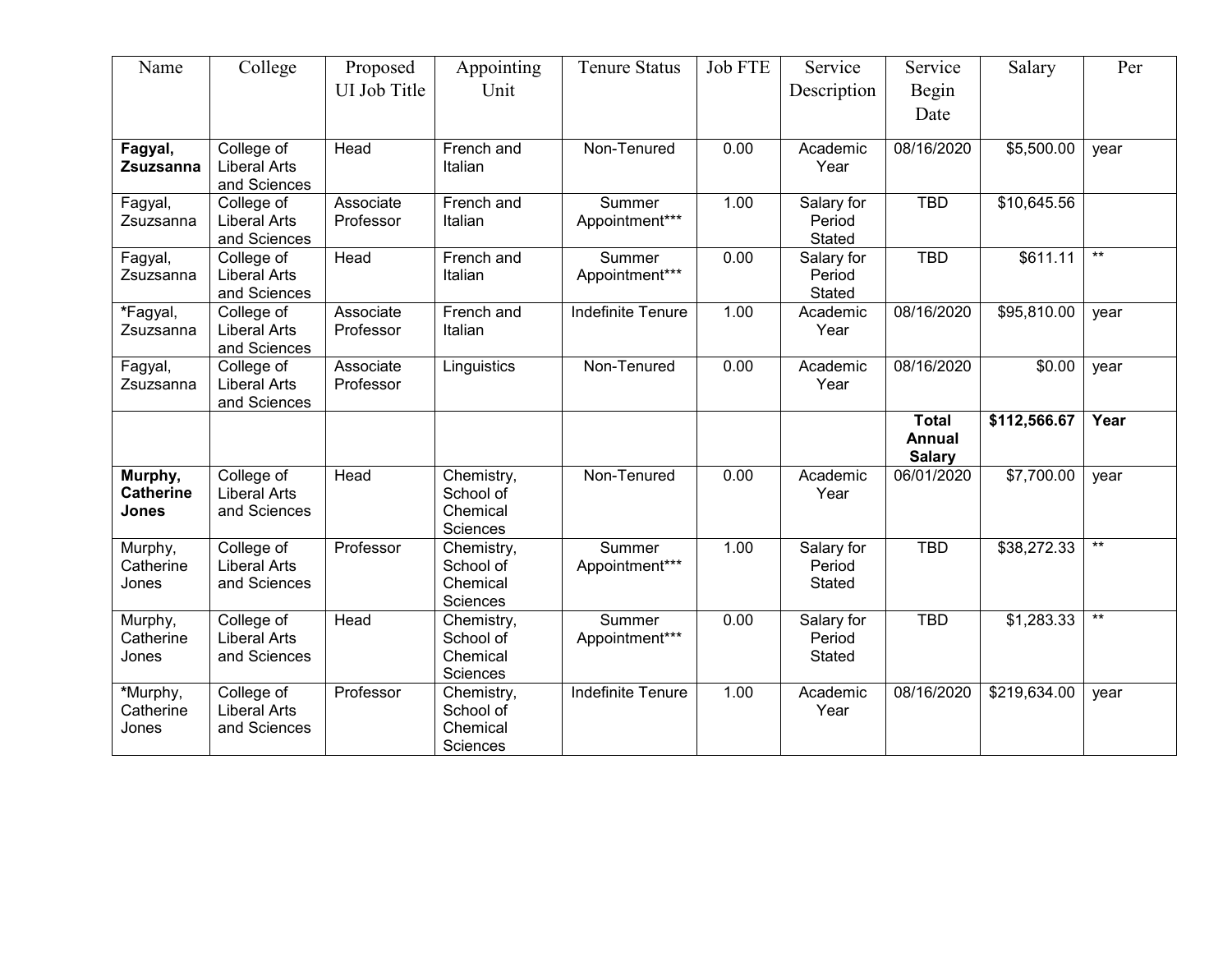| Name                          | College                                                                       | Proposed                                                 | Appointing                                                                                                   | <b>Tenure Status</b> | <b>Job FTE</b>    | Service          | Service       | Salary      | Per  |
|-------------------------------|-------------------------------------------------------------------------------|----------------------------------------------------------|--------------------------------------------------------------------------------------------------------------|----------------------|-------------------|------------------|---------------|-------------|------|
|                               |                                                                               | UI Job Title                                             | Unit                                                                                                         |                      |                   | Description      | Begin<br>Date |             |      |
| Murphy,<br>Catherine<br>Jones | College of<br><b>Liberal Arts</b><br>and Sciences                             | Larry R.<br>Faulkner<br>Endowed<br>Chair in<br>Chemistry | Chemistry,<br>School of<br>Chemical<br>Sciences                                                              | Non-Tenured          | 0.00              | Academic<br>Year | 08/16/2019    | \$10,000.00 | year |
| Murphy,<br>Catherine<br>Jones | Office of the<br>Vice<br>Chancellor for<br>Academic<br>Affairs and<br>Provost | CAS<br>Professor of<br>Chemistry                         | Center for<br>Advanced<br>Study, Vice<br>Chancellor for<br>Academic<br>Affairs and<br>Provost                | Non-Tenured          | 0.00              | Academic<br>Year | 08/16/2019    | \$0.00      | year |
| Murphy,<br>Catherine<br>Jones | Office of the<br>Vice<br>Chancellor for<br>Research                           | Professor                                                | <b>Beckman</b><br>Institute for<br>Advanced<br>Science and<br>Technology,<br>Vice Chancellor<br>for Research | Non-Tenured          | 0.00              | Academic<br>Year | 08/16/2019    | \$0.00      | year |
| Murphy,<br>Catherine<br>Jones | Carle Illinois<br>College of<br>Medicine                                      | Professor                                                | Carle Illinois<br>College of<br>Medicine                                                                     | Non-Tenured          | 0.00              | Academic<br>Year | 08/16/2019    | \$0.00      | year |
| Murphy,<br>Catherine<br>Jones | Grainger<br>College of<br>Engineering                                         | Professor                                                | Bioengineering,<br>College of<br>Engineering                                                                 | Non-Tenured          | 0.00              | Academic<br>Year | 08/16/2019    | \$0.00      | year |
| Murphy,<br>Catherine<br>Jones | Grainger<br>College of<br>Engineering                                         | Professor                                                | <b>Materials</b><br>Research<br>Laboratory,<br>College of<br>Engineering                                     | Non-Tenured          | $\overline{0.00}$ | Academic<br>Year | 08/16/2019    | \$0.00      | year |
| Murphy,<br>Catherine<br>Jones | Grainger<br>College of<br>Engineering                                         | Professor                                                | <b>Materials</b><br>Science and<br>Engineering,<br>College of<br>Engineering                                 | Non-Tenured          | 0.00              | Academic<br>Year | 08/16/2019    | \$0.00      | year |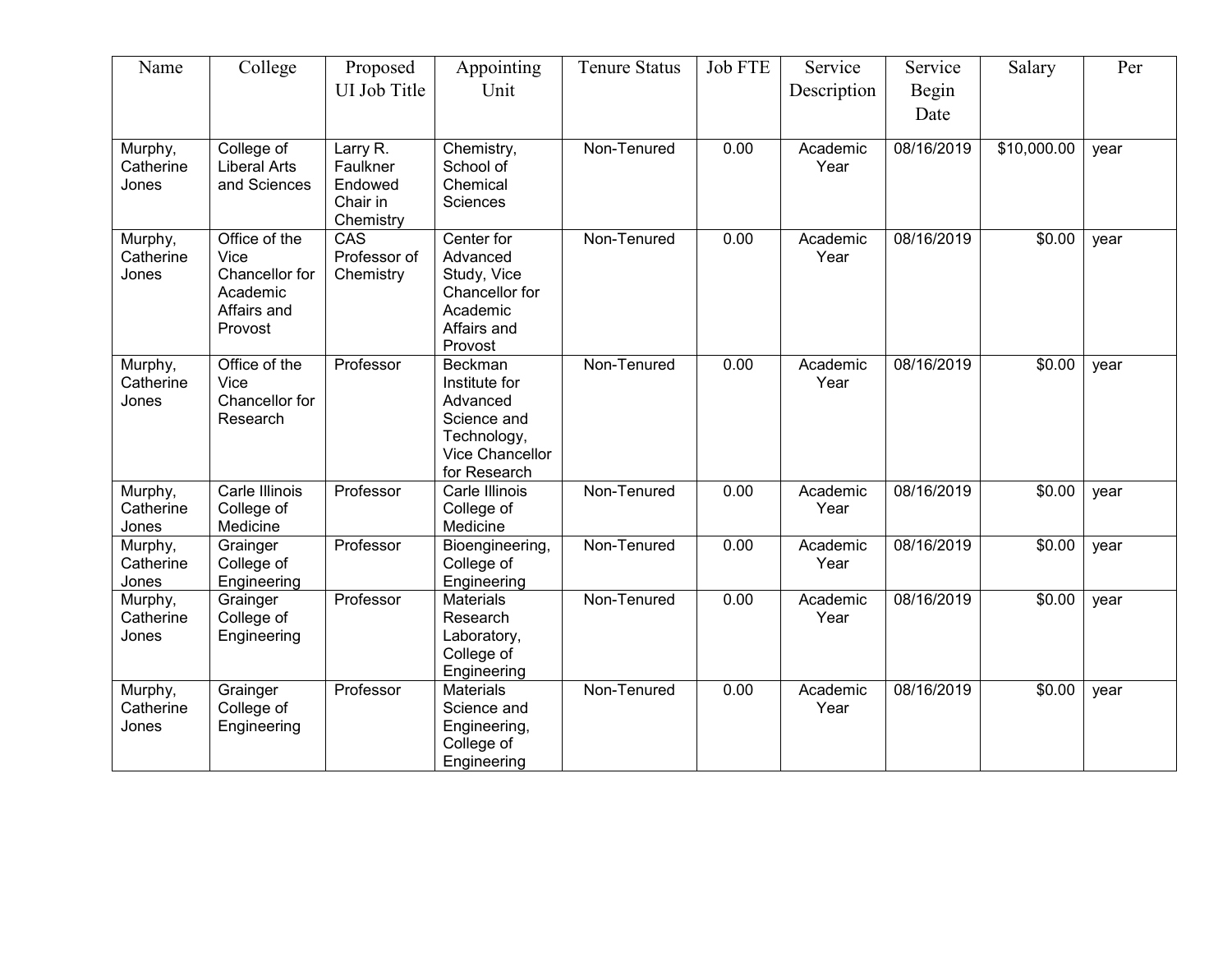| Name                          | College                                                                          | Proposed<br>UI Job Title                                               | Appointing<br>Unit                                                         | <b>Tenure Status</b> | <b>Job FTE</b> | Service          | Service                                 | Salary       | Per  |
|-------------------------------|----------------------------------------------------------------------------------|------------------------------------------------------------------------|----------------------------------------------------------------------------|----------------------|----------------|------------------|-----------------------------------------|--------------|------|
|                               |                                                                                  |                                                                        |                                                                            |                      |                | Description      | Begin<br>Date                           |              |      |
| Murphy,<br>Catherine<br>Jones | Grainger<br>College of<br>Engineering                                            | Professor                                                              | Micro and<br>Nanotechology<br>Laboratory,<br>College of<br>Engineering     | Non-Tenured          | 0.00           | Academic<br>Year | 08/16/2019                              | \$0.00       | year |
|                               |                                                                                  |                                                                        |                                                                            |                      |                |                  | <b>Total</b><br>Annual<br><b>Salary</b> | \$276,889.67 | Year |
| Hackett,<br>Jamie             | Office of the<br>Vice<br>Chancellor for<br>Academic<br>Affairs and<br>Provost    | Assistant<br>Provost and<br>Director of<br><b>Budget</b><br>Operations | Office of the<br>Vice Chancellor<br>for Academic<br>Affairs and<br>Provost | Non-Tenured          | 1.00           | Twelve-<br>Month | 05/22/2020                              | \$113,000.00 | year |
| Arain,<br><b>Nizam</b>        | Office of the<br>Vice<br>Chancellor for<br>Diversity,<br>Equity and<br>Inclusion | Associate<br>Vice<br>Chancellor<br>for<br>Compliance                   | Office for<br>Access and<br>Equity                                         | Non-Tenured          | 1.00           | Twelve-<br>Month | 05/22/2020                              | \$180,000.00 | year |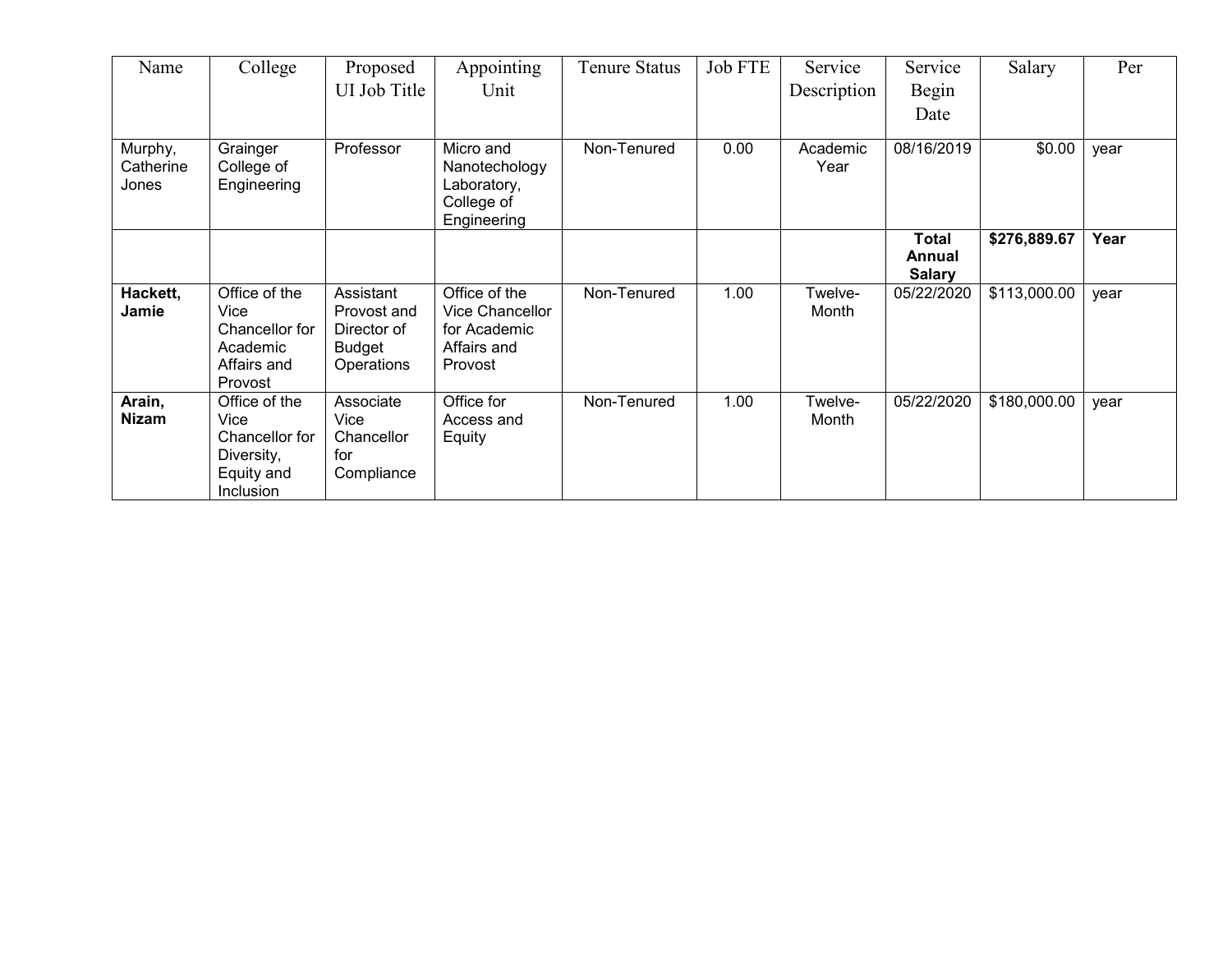## Administrative Professional New Hires Chicago

Faculty appointments noted, when appropriate. Submitted to the Board of Trustees May 21, 2020

| Name                | College                           | Proposed UI      | Appointing Unit              | Tenure        | Job        | Service     | Service       | Salary       | Per  |
|---------------------|-----------------------------------|------------------|------------------------------|---------------|------------|-------------|---------------|--------------|------|
|                     |                                   | Job Title        |                              | <b>Status</b> | <b>FTE</b> | Description | Begin         |              |      |
|                     |                                   |                  |                              |               |            |             | Date          |              |      |
|                     |                                   |                  |                              |               |            |             |               |              |      |
| Kitajewski,         | College of Medicine               | Director         | Center for                   | Non-          | 0.00       | 12-Month    | 05/21/2020    | \$10,000.00  | year |
| Jan                 | at Chicago                        |                  | Cardiovascular               | Tenured       |            |             |               |              |      |
| *Kitajewski,        |                                   | Professor        | Research                     | Indefinite    | 1.00       | 12-Month    | 05/21/2020    |              |      |
| Jan                 | College of Medicine<br>at Chicago |                  | Physiology and<br>Biophysics | Tenure        |            |             |               | \$334,481.00 | year |
|                     |                                   |                  |                              |               |            |             |               |              |      |
| Kitajewski,         | College of Medicine               | Head             | Physiology and               | Non-          | 0.00       | 12-Month    | 05/21/2020    | \$50,000.00  | year |
| Jan                 | at Chicago                        |                  | Biophysics                   | Tenured       |            |             |               |              |      |
| Kitajewski,         | College of Medicine               | Interim Director | Cancer Center                | Non-          | 0.00       | 12-Month    | 05/21/2020    | \$96,000.00  | year |
| Jan                 | at Chicago                        |                  |                              | Tenured       |            |             |               |              |      |
| Kitajewski,         | College of Medicine               | Associate        | Physiology and               | Non-          | 0.00       | 12-Month    | 05/21/2020    | \$0.00       | year |
| Jan                 | at Chicago                        | Director         | Biophysics                   | Tenured       |            |             |               |              |      |
| Kitajewski,         | College of Medicine               | Sweeney Basic    | Physiology and               | Non-          | 0.00       | 12-Month    | 05/21/2020    | \$0.00       | year |
| Jan                 | at Chicago                        | Science          | Biophysics                   | Tenured       |            |             |               |              |      |
|                     |                                   | Professor        |                              |               |            |             |               |              |      |
|                     |                                   |                  |                              |               |            |             | <b>Total</b>  | \$490,481.00 | year |
|                     |                                   |                  |                              |               |            |             | Annual        |              |      |
|                     |                                   |                  |                              |               |            |             | <b>Salary</b> |              |      |
| <b>Rifkin, Gary</b> | College of Medicine               | Chair            | Medicine & Medical           | Non-          | 0.10       | 12-Month    | 05/24/2020    | \$24,995.51  | year |
| D.                  | at Rockford                       |                  | <b>Specialties</b>           | Tenured       |            |             |               |              |      |
| Rifkin, Gary        | College of Medicine               | Professor        | Medicine & Medical           | Non-          | 0.50       | 12-Month    | 05/24/2020    | \$109,980.11 | year |
| D.                  | at Rockford                       | Emeritus         | Specialties                  | Tenured       |            |             |               |              |      |
|                     |                                   |                  |                              |               |            |             | <b>Total</b>  | \$134,975.62 | vear |
|                     |                                   |                  |                              |               |            |             | Annual        |              |      |
|                     |                                   |                  |                              |               |            |             | <b>Salary</b> |              |      |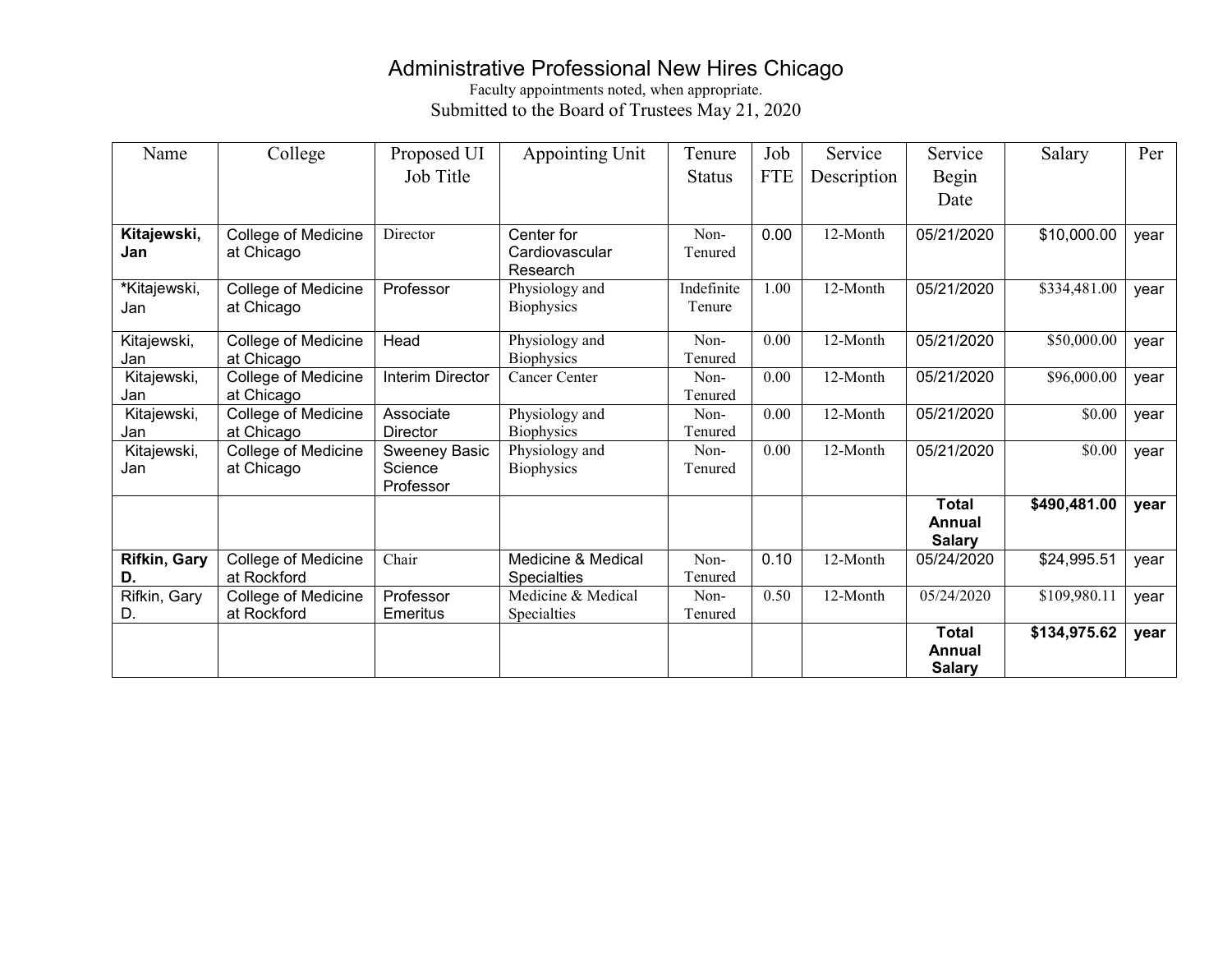| Name       | College                   | Proposed UI              | <b>Appointing Unit</b>      | Tenure        | Job        | Service     | Service       | Salary       | Per  |
|------------|---------------------------|--------------------------|-----------------------------|---------------|------------|-------------|---------------|--------------|------|
|            |                           | Job Title                |                             | <b>Status</b> | <b>FTE</b> | Description | Begin         |              |      |
|            |                           |                          |                             |               |            |             | Date          |              |      |
|            |                           |                          |                             |               |            |             |               |              |      |
| Dunn,      | <b>College of Nursing</b> | Head                     | <b>Biobehavioral Health</b> | Non-          | 0.00       | Academic    | 08/16/2020    | \$18,000.00  | year |
| Susan      |                           |                          | Science                     | Tenured       |            | Year        |               |              |      |
| *Dunn,     | College of Nursing        | Associate                | <b>Biobehavioral Health</b> | Indefinite    | 1.00       | Academic    | 08/16/2020    | \$115,668.00 | year |
| Susan      |                           | Professor                | Science                     | Tenure        |            | Year        |               |              |      |
|            |                           |                          |                             |               |            |             | Total         | \$133,668.00 | year |
|            |                           |                          |                             |               |            |             | Annual        |              |      |
|            |                           |                          |                             |               |            |             | <b>Salary</b> |              |      |
| Rausch,    | Office of the Provost     | Executive                | Office of Global            | Non-          | 1.00       | 12-Month    | 05/25/2020    | \$100,500.00 | year |
| Kyle C.    | and Vice Chancellor       | Director, Study          | Engagement                  | Tenured       |            |             |               |              |      |
|            | for Academic Affairs      | Abroad Office            |                             |               |            |             |               |              |      |
| Kulik,     | Office of the Vice        | Associate Vice           | Office of the Vice          | Non-          | 1.00       | 12-Month    | 05/25/2020    | \$160,000.00 | year |
| Jeffrey M. | Chancellor for            | Chancellor for           | Chancellor for              | Tenured       |            |             |               |              |      |
|            | Administrative            | <b>Business Services</b> | Administrative              |               |            |             |               |              |      |
|            | <b>Services</b>           |                          | <b>Services</b>             |               |            |             |               |              |      |
| Butler,    | Office of the Vice        | Chief                    | <b>College of Medicine</b>  | Non-          | 1.00       | 12-Month    | 05/25/2020    | \$225,000.00 | year |
| Joshua A.  | Chancellor for            | Advancement              |                             | Tenured       |            |             |               |              |      |
|            | Advancement               | Officer/Associate        |                             |               |            |             |               |              |      |
|            |                           | Dean                     |                             |               |            |             |               |              |      |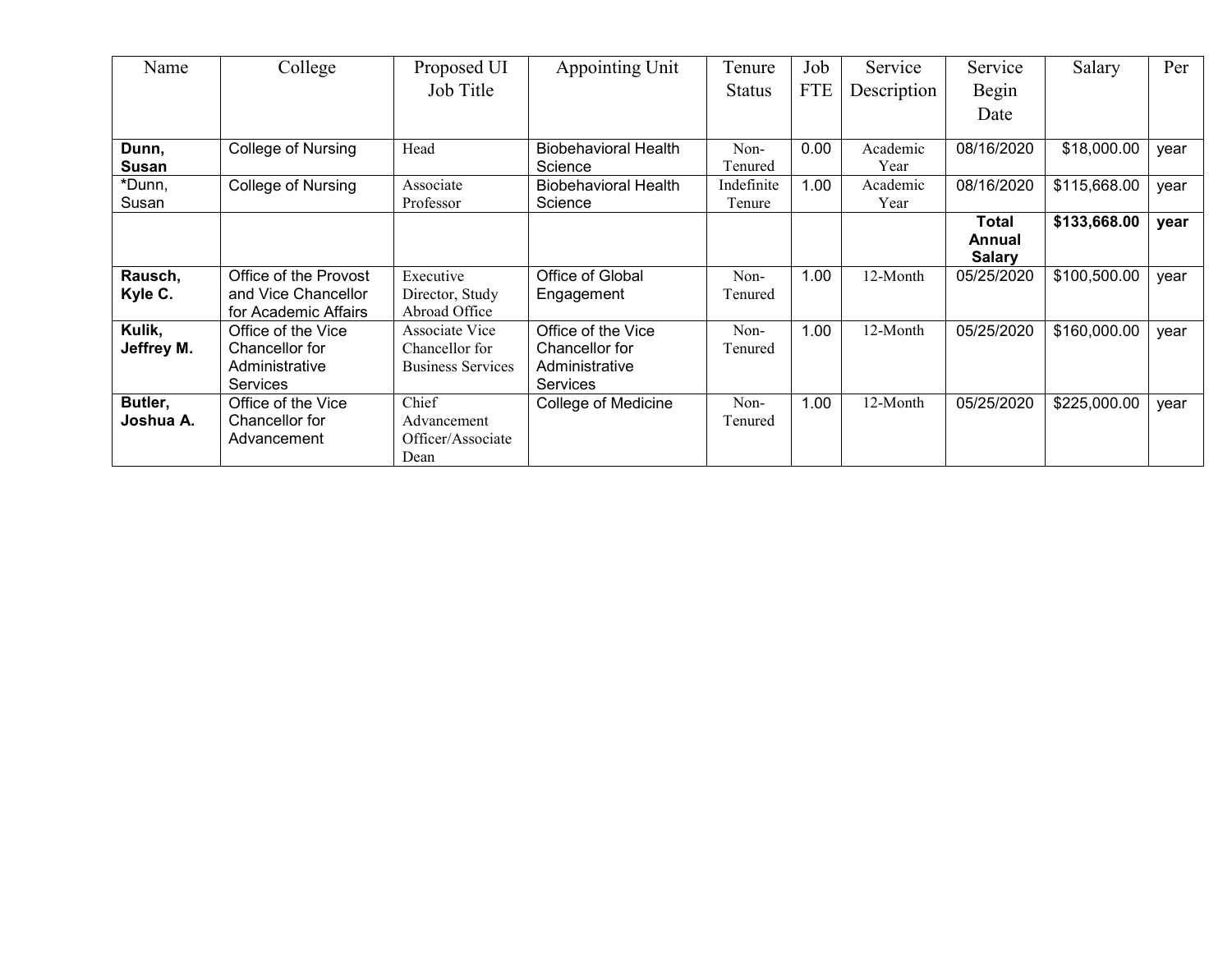### Administrative Professional New Hires Springfield

Faculty appointments noted, when appropriate. Submitted to the Board of Trustees May 21, 2020

| Name                                 | College                                                              | Proposed UI Job                                                                                                                   | Appointing                                  | Tenure               | Job        | Service          | Service                          | Salary       | Per  |
|--------------------------------------|----------------------------------------------------------------------|-----------------------------------------------------------------------------------------------------------------------------------|---------------------------------------------|----------------------|------------|------------------|----------------------------------|--------------|------|
|                                      |                                                                      | Title                                                                                                                             | Unit                                        | <b>Status</b>        | <b>FTE</b> | Description      | Begin Date                       |              |      |
| Li,<br><b>Xiaoqing</b>               | College of Business and<br>Management                                | Head                                                                                                                              | Management<br>Information<br><b>Systems</b> | N/A                  | 0.00       | Academic<br>Year | 06/01/2020                       | \$0.00       | year |
| *Li,<br>Xiaoqing                     | College of Business and<br>Management                                | Professor                                                                                                                         | Management<br>Information<br>Systems        | Indefinite<br>Tenure | 1.00       | Academic<br>Year | 08/16/2019                       | \$127,322.00 | year |
|                                      |                                                                      |                                                                                                                                   |                                             |                      |            |                  | Total<br>Annual<br><b>Salary</b> | \$127,322.00 | year |
| Lamb,<br><b>Molly Jo</b>             | Center for State Policy                                              | Executive Director,<br>Center for State<br>Policy & Leadership                                                                    | CSPL Office of<br>Executive<br>Director     | N/A                  | 1.00       | 12-Month         | 06/01/2020                       | \$135,000.00 | year |
| Moseley,<br>Anne<br><b>Elizabeth</b> | Office of the Provost and<br>Vice Chancellor for<br>Academic Affairs | Director of<br>Engagement $&$<br>Curator, Sangamon<br>Experience, and<br>Acting Director,<br>Center for Lincoln<br><b>Studies</b> | Sangamon<br>Experience                      | N/A                  | 1.00       | 12-Month         | 05/22/2020                       | \$80,000.00  | year |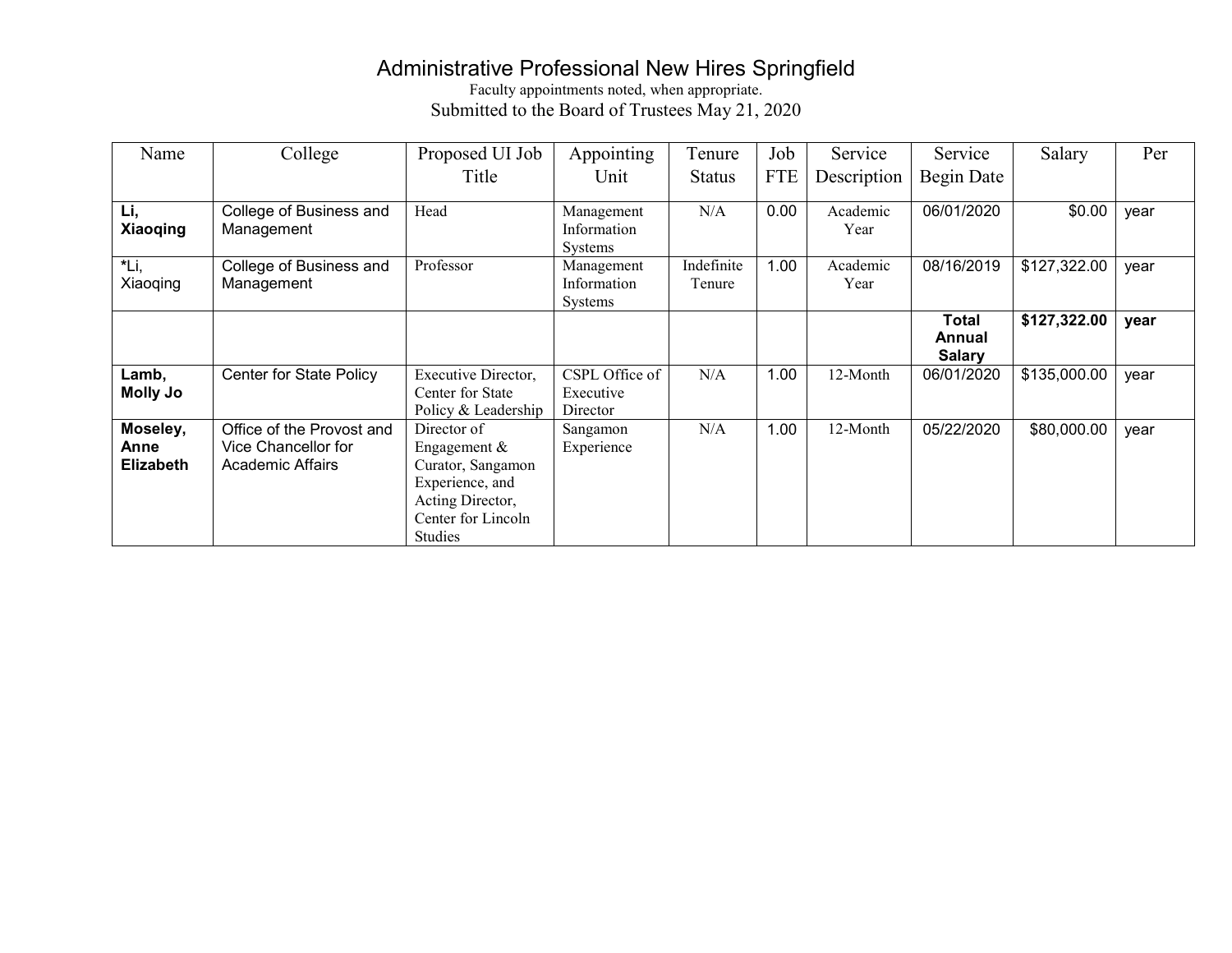## Administrative Professional New Hires University Administration

Faculty appointments noted, when appropriate. Submitted to the Board of Trustees May 21, 2020

| Name          | College                   | Proposed UI     | <b>Appointing Unit</b>  | Tenure        | Job               | Service     | Service Begin | Salary   Per         |      |
|---------------|---------------------------|-----------------|-------------------------|---------------|-------------------|-------------|---------------|----------------------|------|
|               |                           | Job Title       |                         | <b>Status</b> | <b>FTE</b>        | Description | Date          |                      |      |
| Herrick, Erin | <b>University Student</b> | <b>Director</b> | Accounts                | N/A           | 1.00 <sub>1</sub> | 12-Month    | 05/25/2020    | $$104,876.00$   year |      |
| <b>Elyse</b>  | <b>Financial Services</b> |                 | Receivables,            |               |                   |             |               |                      |      |
|               | and Cashier               |                 | <b>Billing Sevices,</b> |               |                   |             |               |                      |      |
|               | <b>Operations</b>         |                 | <b>Student Loans</b>    |               |                   |             |               |                      |      |
|               |                           |                 | and Collections         |               |                   |             |               |                      |      |
| Power, Lisa M | <b>University Counsel</b> | Campus Legal    | University              | N/A           | 1.00              | 12-Month    | 05/25/2020    | \$190,000.00         | vear |
|               |                           | Counsel         | Counsel                 |               |                   |             |               |                      |      |

\*No student trustee may vote on those items marked with an asterisk

\*\*Salary reflected is for specific range of service dates

\*\*\*Salary for two months of summer service during each summer of appointment as Head/Chair/Director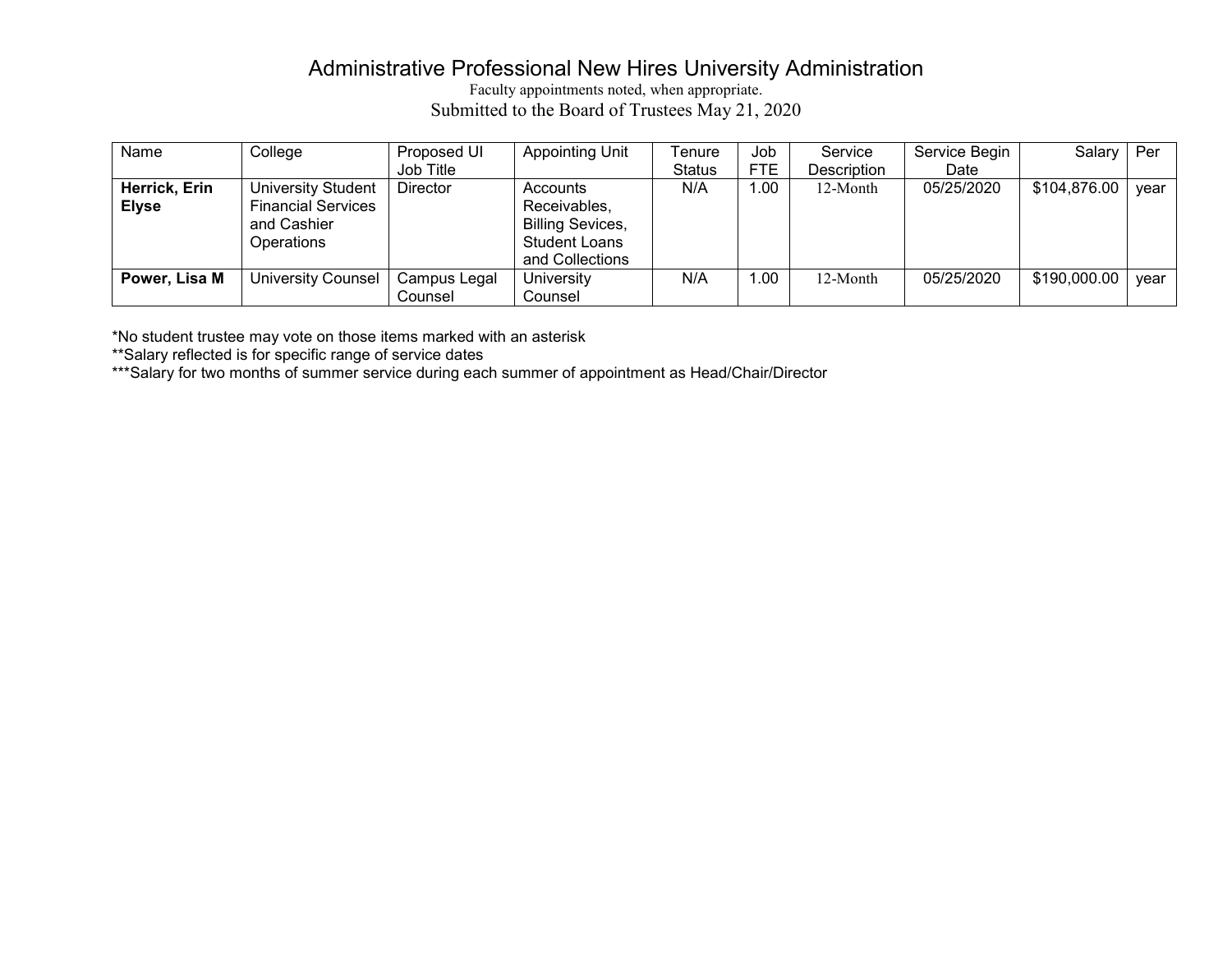## Intercollegiate Athletics New Multi-Year Contracts Urbana

| Name                                      | Job Title                                                            | Multi-Year                                                                                                         | Multi-Year          | Job        | Service                         | Annual         | <b>Contract Year</b>       |  |  |  |
|-------------------------------------------|----------------------------------------------------------------------|--------------------------------------------------------------------------------------------------------------------|---------------------|------------|---------------------------------|----------------|----------------------------|--|--|--|
|                                           |                                                                      | <b>Contract Begin</b>                                                                                              | <b>Contract End</b> | <b>FTE</b> | Description                     | Salary         |                            |  |  |  |
|                                           |                                                                      | Date                                                                                                               | Date                |            |                                 |                |                            |  |  |  |
|                                           | Division of Intercollegiate Athletics New Multi-Year Contracts       |                                                                                                                    |                     |            |                                 |                |                            |  |  |  |
|                                           |                                                                      |                                                                                                                    |                     |            |                                 |                |                            |  |  |  |
| <b>Merritt, Scott</b><br>William          | <b>Assistant Varsity</b><br>Coach, Women's<br><b>Basketball</b>      | 05/22/2020                                                                                                         | 04/30/2022          | 1.00       | <b>Athletics Year-</b><br>Round | \$180,000.00** | 05/22/2020 -<br>04/30/2022 |  |  |  |
| <b>Skeete, Vernette</b><br><b>Delores</b> | <b>Assistant Varsity</b><br>Coach, Women's<br><b>Basketball</b>      | 05/22/2020                                                                                                         | 04/30/2022          | 1.00       | <b>Athletics Year-</b><br>Round | \$160,000.00** | 05/22/2020 -<br>04/30/2022 |  |  |  |
|                                           |                                                                      |                                                                                                                    |                     |            |                                 |                |                            |  |  |  |
|                                           |                                                                      | Intercollegiate Athletics Multi-Year Contract Extensions Urbana<br>Submitted to the Board of Trustees May 21, 2020 |                     |            |                                 |                |                            |  |  |  |
|                                           | Division of Intercollegiate Athletics Multi-Year Contract Extensions |                                                                                                                    |                     |            |                                 |                |                            |  |  |  |
| Patterson, John                           | <b>Assistant Varsity</b><br>Coach, Women's<br><b>Basketball</b>      | 05/22/2020                                                                                                         | 04/30/2022          | 1.00       | <b>Athletics Year-</b><br>Round | \$170,000.00** | 05/22/2020 -<br>04/30/2022 |  |  |  |
|                                           |                                                                      |                                                                                                                    |                     |            |                                 |                |                            |  |  |  |
|                                           | ** Annual increases based on university salary program as applicable |                                                                                                                    |                     |            |                                 |                |                            |  |  |  |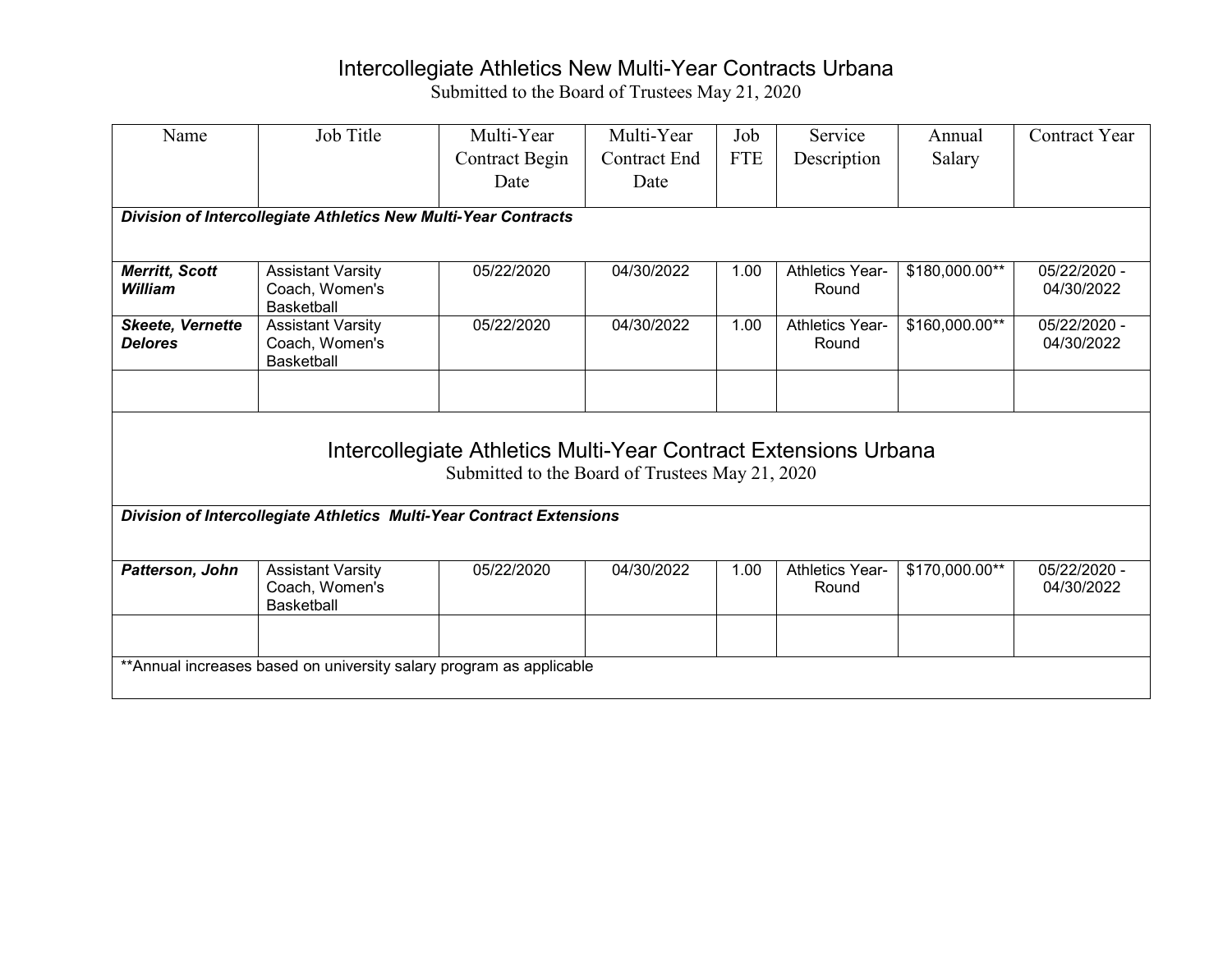### Addendum Items Faculty New Hires Urbana

| Name                          | College                            | Proposed                       | Appointing                        | Tenure                           | Job        | Service           | Service                  | Salary       | per            | Previously      |
|-------------------------------|------------------------------------|--------------------------------|-----------------------------------|----------------------------------|------------|-------------------|--------------------------|--------------|----------------|-----------------|
|                               |                                    | UI Job                         | Unit                              | <b>Status</b>                    | <b>FTE</b> | Description       | Begin                    |              |                | approved        |
|                               |                                    | Title                          |                                   |                                  |            |                   | Date                     |              |                |                 |
| Cardoso<br>Ferreira S.        | College of<br>Agricultural,        | Assistant<br>Professor         | Animal<br>Sciences                | Initial/partial<br>Term          | 1.00       | Academic<br>Year  | 01/01/2020<br>02/16/2020 | \$79,000.00  | /yr            | Sept 2019       |
| Condotta,                     | Consumer, and                      |                                |                                   |                                  |            |                   |                          |              |                |                 |
| <b>Isabella</b>               | Environmental                      |                                |                                   |                                  |            |                   |                          |              |                |                 |
| Cardoso                       | Sciences                           | Assistant                      | Animal                            |                                  |            | Academic          | 08/16/2020               | \$79,000.00  |                |                 |
| Ferreira S.                   | College of<br>Agricultural,        | Professor                      | <b>Sciences</b>                   | Probationary,<br>Yr <sub>1</sub> | 1.00       | Year              |                          |              | /yr            | Sept 2019       |
| Condotta,                     | Consumer, and                      |                                |                                   |                                  |            |                   |                          |              |                |                 |
| Isabella                      | Environmental                      |                                |                                   |                                  |            |                   |                          |              |                |                 |
| Dickinson,                    | Sciences<br>University             | Assistant                      | University                        | Non-Tenured                      | 1.00       | 12-Month          | 05/16/2020               | \$60,000.00  | year           | March           |
| <b>Michael</b>                | Library                            | Professor                      | Library                           |                                  |            |                   |                          |              |                | 2020            |
| Adam                          |                                    |                                |                                   |                                  |            |                   |                          |              |                |                 |
| Dickinson,                    | University                         | Planning,                      | University                        | Non-Tenured                      | 0.00       | 12-Month          | 05/16/2020               | \$0.00       | year           | March           |
| Michael<br>Adam               | Library                            | Landscape,<br>Architecture     | Library                           | Initial/partial<br><b>Term</b>   |            |                   |                          |              |                | 2020            |
|                               |                                    | and                            |                                   |                                  |            |                   |                          |              |                |                 |
|                               |                                    | Agricultural                   |                                   |                                  |            |                   |                          |              |                |                 |
|                               |                                    | Librarian,<br><b>Funk ACES</b> |                                   |                                  |            |                   |                          |              |                |                 |
|                               |                                    | Library                        |                                   |                                  |            |                   |                          |              |                |                 |
| Dickinson,                    | University                         | Assistant                      | University                        | Probationary,                    | 1.00       | 12-Month          | 08/16/2020               | \$60,000.00  | year           | March           |
| Michael<br>Adam               | Library                            | Professor                      | Library                           | Yr <sub>1</sub>                  |            |                   |                          |              |                | 2020            |
|                               |                                    |                                |                                   |                                  |            |                   | <b>Total</b>             | \$60,000.00  | year           |                 |
|                               |                                    |                                |                                   |                                  |            |                   | <b>Annual</b>            |              |                |                 |
|                               |                                    |                                |                                   |                                  |            |                   | <b>Salary</b>            |              |                |                 |
| Feng, Yilang                  | Gies College of<br><b>Business</b> | Assistant<br>Professor         | <b>Business</b><br>Administration | Probationary,<br>Yr <sub>1</sub> | 1.00       | Academic<br>Year  | 08/16/2020               | \$179,000.00 | year           | March<br>2020   |
| Feng, Yilang                  | <b>Gies College</b>                | <b>Assistant</b>               | <b>Business</b>                   | <b>Summer</b>                    | 1.00       | <b>Salary for</b> | 06/16/2020               | \$39,777.78  | $\mathbf{r}^*$ |                 |
|                               | of Business                        | Professor                      | <b>Administration</b>             | <b>Appointment</b>               |            | <b>Period</b>     |                          |              |                |                 |
|                               |                                    |                                |                                   |                                  |            | <b>Stated</b>     | 08/15/2020               |              |                |                 |
| Williams,<br><b>Nora Webb</b> | College of<br><b>Liberal Arts</b>  | Assistant<br>Professor         | Political<br>Science              | Probationary,<br>Yr <sub>1</sub> | 1.00       | Academic<br>Year  | 08/16/2020               | \$92,000.00  | year           | <b>Jan 2020</b> |
| Williams,                     | and Sciences                       |                                |                                   |                                  |            |                   |                          |              |                |                 |
| Nora W.                       |                                    |                                |                                   |                                  |            |                   |                          |              |                |                 |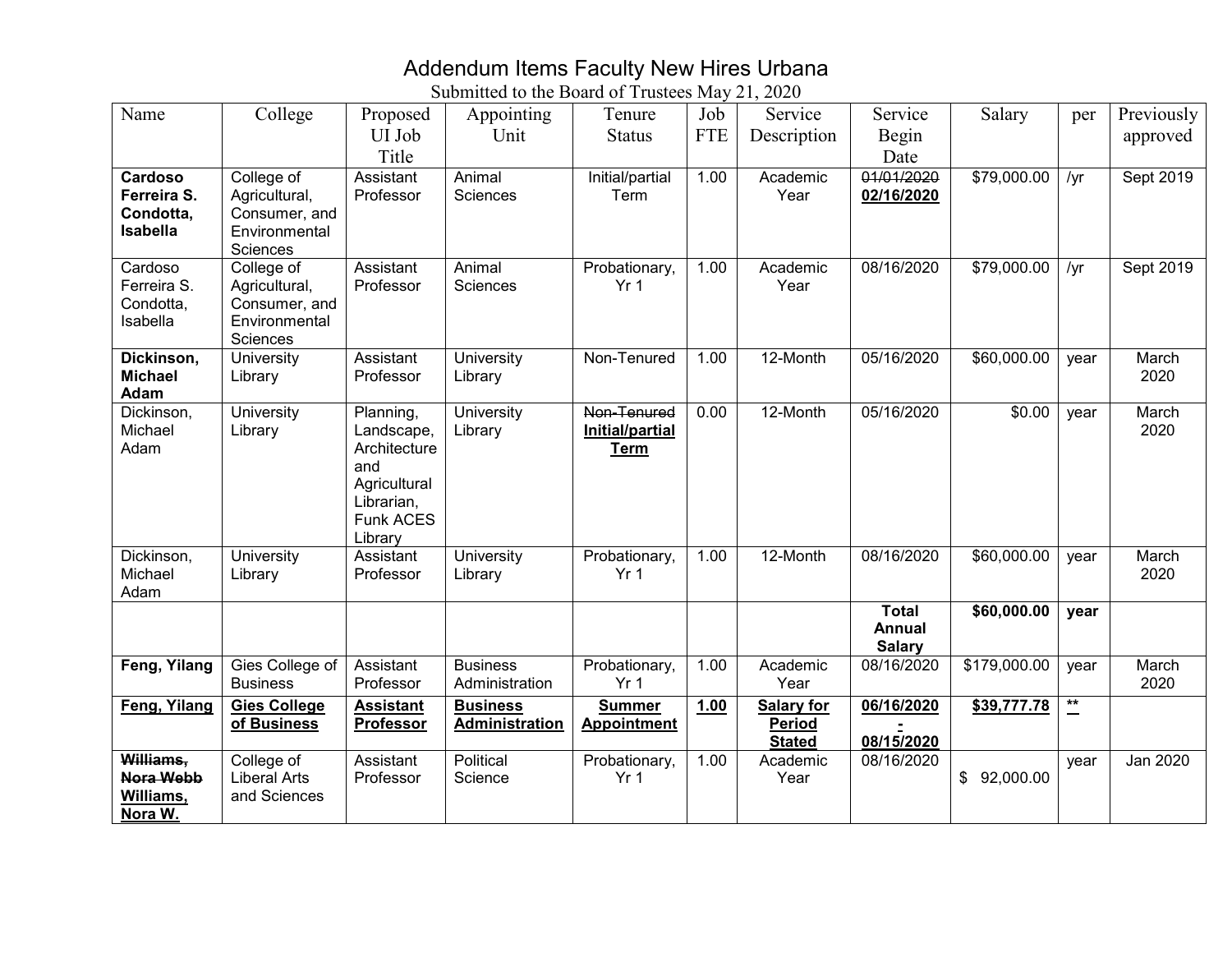## Addendum Items Faculty New Hires Chicago

| Name     | College              | Proposed UI           | Appointing                  | Tenure        | Job        | Service     | Service    | Salary          | per  | Previously |
|----------|----------------------|-----------------------|-----------------------------|---------------|------------|-------------|------------|-----------------|------|------------|
|          |                      | Job Title             | Unit                        | <b>Status</b> | <b>FTE</b> | Description | Begin      |                 |      | approved   |
|          |                      |                       |                             |               |            |             | Date       |                 |      |            |
| *Chen,   | School of            | Associate             | Epidemiology                | Indefinite    | 0.60       | Academic    | 02/16/2020 |                 | year | Jan 2020   |
| Zhengjia | <b>Public Health</b> | Professor             | and<br><b>Biostatistics</b> | Tenure        |            | Year        |            | \$79,527.00     |      |            |
| Chen,    | <b>UIC Cancer</b>    | Senior                | <b>UIC Cancer</b>           | Non-Tenured   | 0.40       | 12-Month    | 02/16/2020 |                 | year | Jan 2020   |
| Zhengjia | Center               | Research<br>Scientist | Center                      |               |            |             |            | \$64,800.00     |      |            |
| Chen,    | UIC Cancer           | Director Core         | <b>UIC Cancer</b>           | Non-Tenured   | 0.00       | Academic    | 02/16/2020 |                 |      | Jan 2020   |
| Zhengjia | Center               | Leader,               | Center                      |               |            | Year        |            | 38,000.00<br>\$ | year |            |
|          |                      | <b>Biostatistics</b>  |                             |               |            |             |            |                 |      |            |
|          |                      | and                   |                             |               |            |             |            |                 |      |            |
|          |                      | <b>Bioinformatics</b> |                             |               |            |             |            |                 |      |            |
|          |                      | Shared                |                             |               |            |             |            |                 |      |            |
|          |                      | <b>Resources</b>      |                             |               |            |             |            |                 |      |            |
|          |                      | Core (BISR)           |                             |               |            |             |            |                 |      |            |
|          |                      |                       |                             |               |            |             | Total      |                 | year |            |
|          |                      |                       |                             |               |            |             | Annual     | \$182,327.00    |      |            |
|          |                      |                       |                             |               |            |             | Salary     |                 |      |            |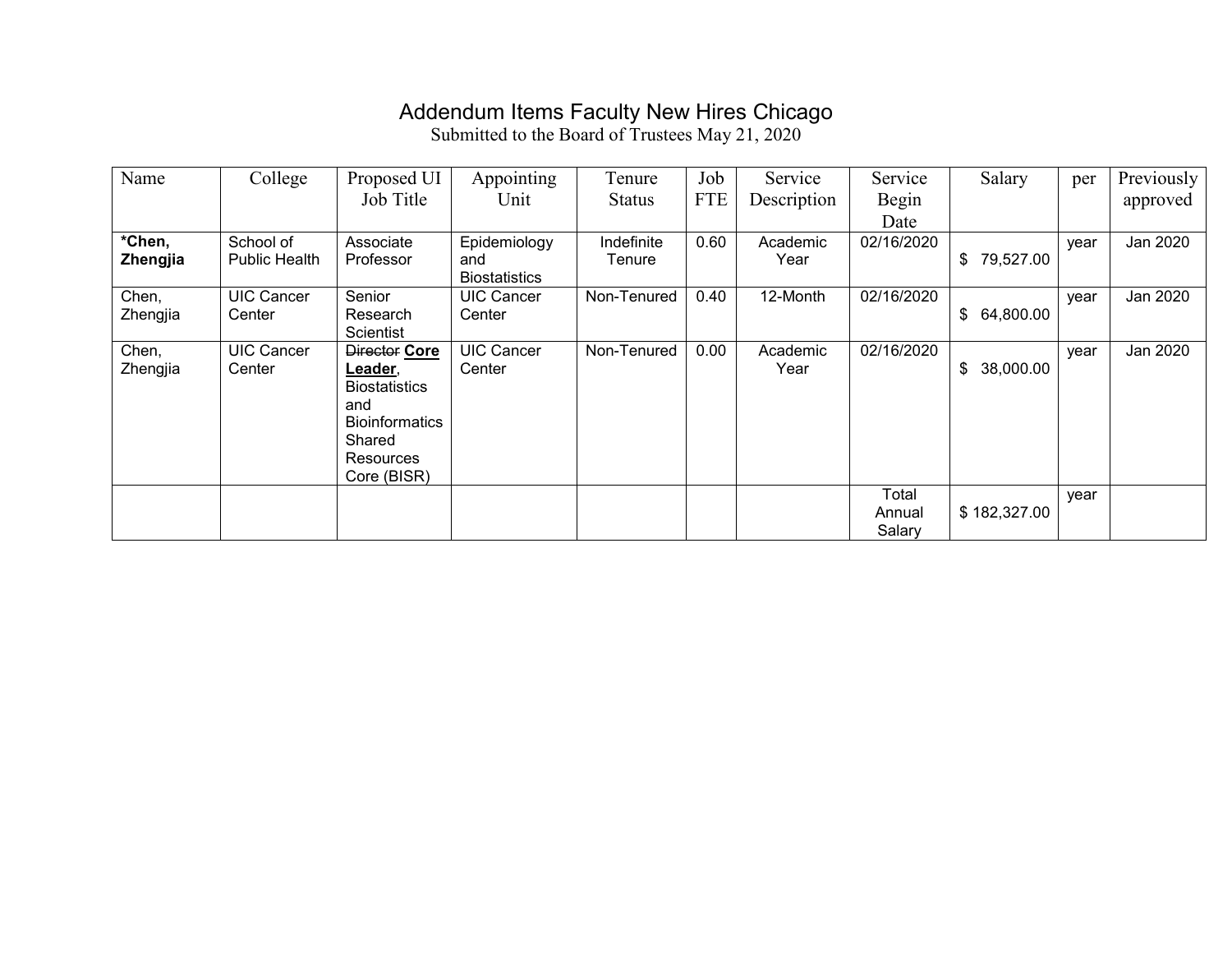#### Race, Ethnicity, and Gender Summary Faculty New Appointments

BOT FY20 Summary Faculty New December 1, 2019 to January 31, 2020; February 1, 2020 to March 31, 2020 (Pending BOT Approval)

| Race, Ethnicity<br>and Gender                  | <b>UIC</b><br>(AS) | <b>UIC</b><br>(ON) | UIC to<br>date | <b>UIS</b><br>(AS) | <b>UIS</b><br>(ON) | UIS to<br>date | <b>UIUC</b><br>(AS) | <b>UIUC</b><br>(ON) | UIUC to<br>date | UA<br>(AS) | UA<br>(ON) | UA to<br>date | Grand<br>Total to | Percent<br>of Total |
|------------------------------------------------|--------------------|--------------------|----------------|--------------------|--------------------|----------------|---------------------|---------------------|-----------------|------------|------------|---------------|-------------------|---------------------|
|                                                |                    |                    |                |                    |                    |                |                     |                     |                 |            |            |               | Date              |                     |
| American Indian<br>or Alaskan<br><b>Native</b> |                    |                    |                |                    |                    |                |                     |                     |                 |            |            |               | 0                 | 0.0%                |
| Asian or Pacific<br>Islanders                  | 3                  | 4                  | 55             |                    | 1                  | 5              | 8                   | 13                  | 59              |            |            |               | 119               | 27.0%               |
| <b>Black or African</b><br>American            |                    | 1                  | 8              |                    |                    | $\mathbf{1}$   | 1                   | $\overline{2}$      | 7               |            |            |               | 16                | 3.6%                |
| Hispanic or<br>Mexican                         |                    | 4                  | 19             |                    |                    |                | $\overline{2}$      | 6                   | 22              |            |            |               | 41                | 9.3%                |
| White                                          | $\overline{7}$     | 18                 | 125            | 1                  |                    | 13             | $\overline{7}$      | 23                  | 125             |            |            |               | 263               | 59.6%               |
| Unknown                                        |                    |                    |                |                    |                    |                |                     |                     |                 |            |            |               | $\Omega$          | 0.0%                |
| Two or More<br>Races                           |                    |                    | 1              |                    |                    |                |                     |                     | 1               |            |            |               | $\overline{2}$    | 0.5%                |
| Male                                           | 4                  | 13                 | 117            | 1                  | 1                  | 11             | 11                  | 25                  | 109             |            |            |               | 237               | 53.7%               |
| Female                                         | 6                  | 14                 | 91             |                    |                    | 8              | $\overline{7}$      | 19                  | 105             |            |            |               | 204               | 46.3%               |

Chicago: 117 - Male, 91 - Female; 0 - American Indian or Alaskan Native, 55 - Asian or Pacific Islanders, 8 - Black or African American, 19 - Hispanic - Mexican, 125 - White, 1 - Two or More Races

Springfield: 11 - Male, 8 - Female; 0 - American Indian or Alaskan Native, 5 - Asian or Pacific Islanders, 1 - Black or African American, 0 - Hispanic - Mexican, 13 - White, 0 - Two or More Races

Urbana-Champaign: 109 - Male, 105 - Female; 0 - American Indian or Alaskan Native, 59 - Asian or Pacific Islanders, 7 - Black or African American, 22 - Hispanic-Mexican, 125 -- White, 1 - Two or More Races

University Administration: - Male, 0 - Female; 0 - American Indian or Alaskan Native, 0 - Asian or Pacific Islanders, 0 - Black or African American, 0 - Hispanic-Mexican, - White, 0 - Two or More Races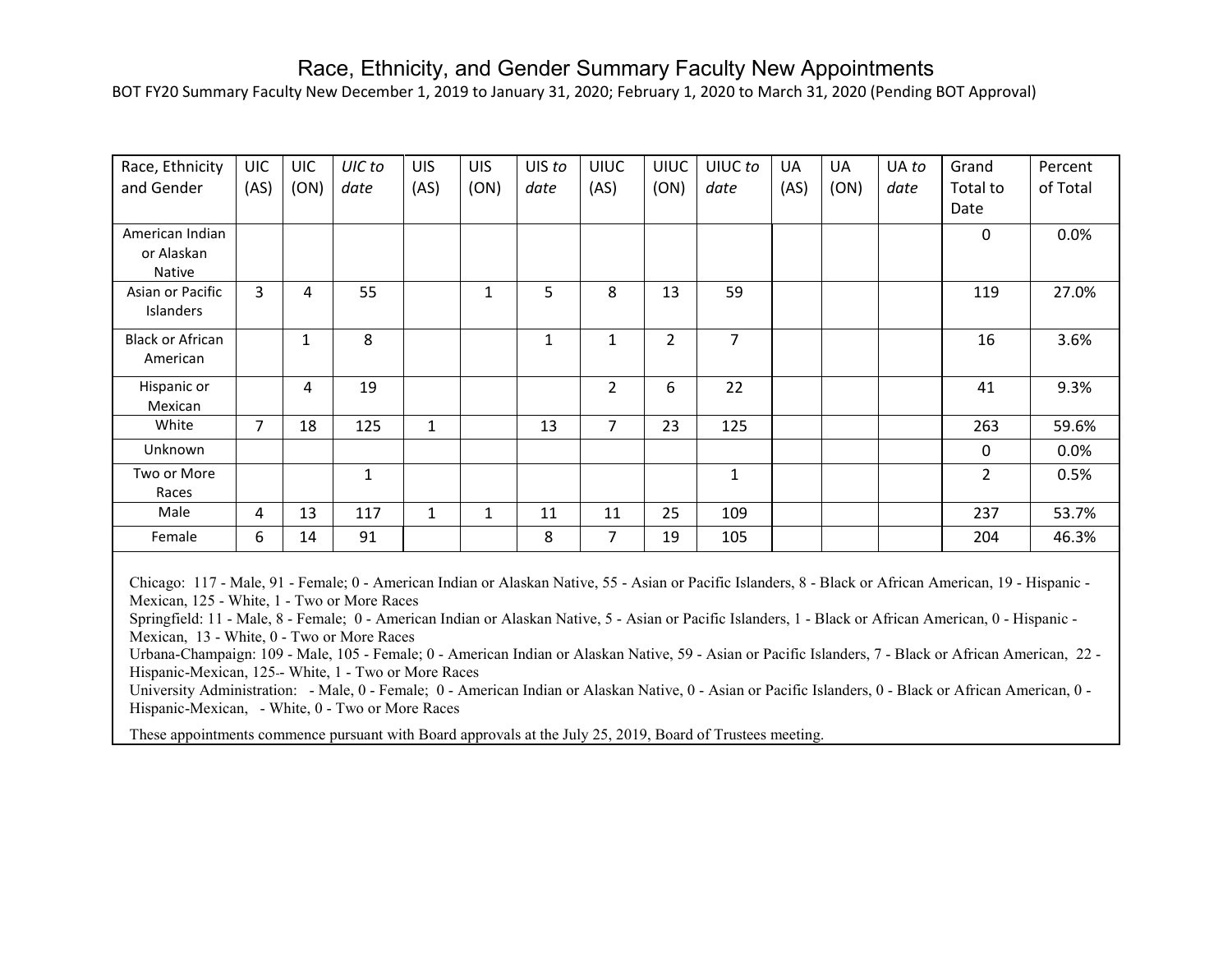#### Race, Ethnicity, and Gender Summary Faculty Resignations

BOT FY20 Summary Faculty Resignations December 1, 2019 to January 31, 2020; February 1, to March 31, 2020 (Pending BOT approval)

| Race, Ethnicity<br>and Gender           | <b>UIC</b><br>(AS) | <b>UIC</b><br>(ON) | UIC to<br>date | <b>UIS</b><br>(AS) | <b>UIS</b><br>(ON) | UIS to<br>date | <b>UIUC</b><br>(AS) | <b>UIUC</b><br>(ON) | UIUC to<br>date | UA<br>(AS) | UA<br>(ON) | UA to<br>date | Grand<br>Total to<br>Date | Percent<br>of Total |
|-----------------------------------------|--------------------|--------------------|----------------|--------------------|--------------------|----------------|---------------------|---------------------|-----------------|------------|------------|---------------|---------------------------|---------------------|
| American Indian<br>or Alaskan<br>Native |                    |                    |                |                    |                    |                |                     |                     |                 |            |            |               | 0                         | 0.0%                |
| Asian or Pacific<br>Islanders           | $\overline{2}$     | 3                  | 33             |                    |                    |                | $\overline{2}$      | 3                   | 23              |            |            |               | 56                        | 28.7%               |
| <b>Black or African</b><br>American     |                    |                    | 9              |                    |                    |                | $\mathbf{1}$        |                     | 5               |            |            |               | 14                        | 7.2%                |
| Hispanic or<br>Mexican                  | $\overline{2}$     |                    | 5              |                    |                    |                | $\overline{2}$      | 1                   | $5\phantom{.}$  |            |            |               | 10                        | 5.1%                |
| White                                   | 6                  | 4                  | 61             |                    |                    | $\overline{2}$ | $\overline{2}$      | $\overline{2}$      | 51              |            |            |               | 114                       | 58.5%               |
| Unknown                                 |                    |                    |                |                    |                    |                |                     |                     |                 |            |            |               | 0                         | 0.0%                |
| Two or More<br>Races                    |                    |                    | 1              |                    |                    |                |                     |                     |                 |            |            |               | 1                         | 0.5%                |
| Male                                    | 6                  | 4                  | 62             |                    |                    | 1              | 3                   | 5                   | 44              |            |            |               | 107                       | 54.9%               |
| Female                                  | 4                  | 3                  | 47             |                    |                    | 1              | 4                   | 1                   | 40              |            |            |               | 88                        | 45.1%               |

Chicago: 62 - Male, 47 - Female; 0 - American Indian or Alaskan Native, 33 - Asian or Pacific Islanders, 9 - Black or African American, 5 - Hispanic-Mexican, 61- White, 1- Two or More Races

Springfield: 1 - Male, 1 - Female; 0 - American Indian or Alaskan Native, 0 - Asian or Pacific Islanders, 0 - Black or African American, 0 - Hispanic - Mexican, 2 - White, 0 - Two or More Races

Urbana-Champaign: 44 - Male, 40 - Female; 0 - American Indian or Alaskan Native, 23 - Asian or Pacific Islanders, 5 - Black or African American, 5--Hispanic-Mexican, 51 - White, 0 - Two or More Races

University Administration: - Male, 0 - Female; 0 - American Indian or Alaskan Native, 0 - Asian or Pacific Islanders, 0 - Black or African American, 0 - Hispanic-Mexican, - White, 0 - Two or More Races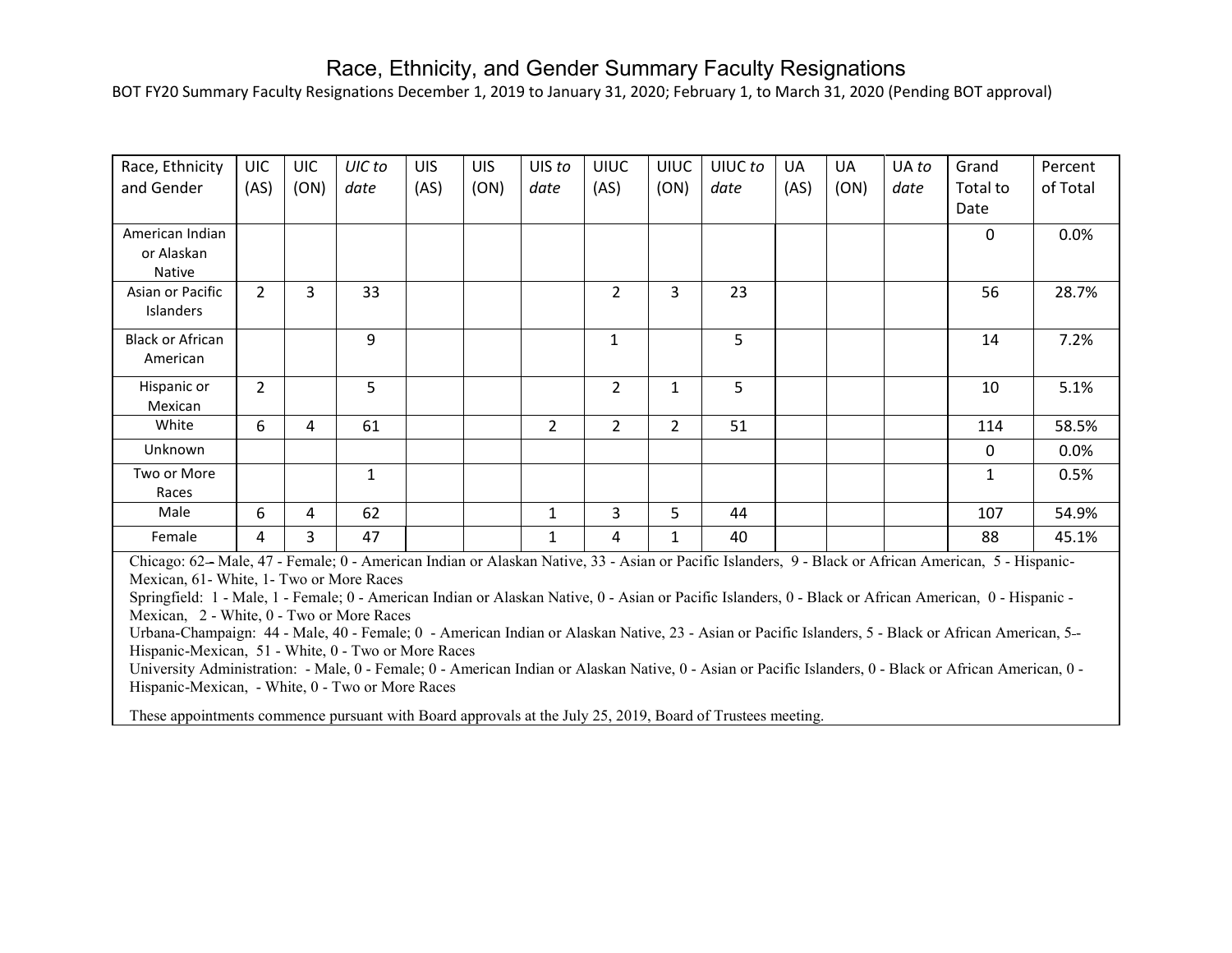### Race, Ethnicity, and Gender Summary Administrative Professional New Appointments

BOT FY 20 Summary Administrative and Professional New Appointments October 1 to November 30, 2019; December 1, 2019 to January 31, 2020 (Pending BOT approval)

| Race, Ethnicity         | <b>UIC</b>   | <b>UIC</b>     | UIC to       | <b>UIS</b>     | <b>UIS</b> | UIS to         | <b>UIUC</b>    | <b>UIUC</b>    | UIUC to | UA           | UA   | UA to          | Grand    | Percent  |
|-------------------------|--------------|----------------|--------------|----------------|------------|----------------|----------------|----------------|---------|--------------|------|----------------|----------|----------|
| and Gender              | (AS)         | (ON)           | date         | (AS)           | (ON)       | date           | (AS)           | (ON)           | date    | (AS)         | (ON) | date           | Total to | of Total |
|                         |              |                |              |                |            |                |                |                |         |              |      |                | Date     |          |
| American Indian         |              |                | $\mathbf{1}$ |                |            |                |                |                |         |              |      |                | 1        | 0.1%     |
| or Alaskan              |              |                |              |                |            |                |                |                |         |              |      |                |          |          |
| <b>Native</b>           |              |                |              |                |            |                |                |                |         |              |      |                |          |          |
| Asian or Pacific        | 9            | 9              | 53           |                |            | $\mathbf{1}$   | 14             | 6              | 49      |              | 1    | 1              | 104      | 12.6%    |
| Islanders               |              |                |              |                |            |                |                |                |         |              |      |                |          |          |
| <b>Black or African</b> | 9            | 9              | 52           | $\overline{2}$ |            | $\overline{2}$ | 9              | 6              | 39      | $\mathbf{1}$ |      | $\mathbf{1}$   | 94       | 11.4%    |
| American                |              |                |              |                |            |                |                |                |         |              |      |                |          |          |
| Hispanic or             | 5            | 9              | 49           |                |            |                | 3              | 5              | 26      | 1            |      | $\overline{2}$ | 77       | 9.3%     |
| Mexican                 |              |                |              |                |            |                |                |                |         |              |      |                |          |          |
| White                   | 26           | 31             | 237          | 2              | 4          | 18             | 31             | 41             | 255     | 4            | 6    | 23             | 533      | 64.5%    |
| Unknown                 |              |                |              |                |            |                |                |                |         |              |      |                | 0        | 0.0%     |
| Two or More             | $\mathbf{1}$ | $\overline{2}$ | 9            |                |            |                | $\overline{2}$ | $\overline{2}$ | 8       |              |      |                | 17       | 2.1%     |
| Races                   |              |                |              |                |            |                |                |                |         |              |      |                |          |          |
| Male                    | 14           | 25             | 131          | $\overline{2}$ | 4          | 12             | 28             | 35             | 190     | 4            | 1    | 11             | 344      | 41.6%    |
| Female                  | 36           | 35             | 270          | $\overline{2}$ |            | 9              | 31             | 25             | 187     | 1            | 6    | 16             | 482      | 58.4%    |

Chicago: 131 - Male, 270 - Female; 1- American Indian or Alaskan Native, 53 - Asian or Pacific Islanders, 52 - Black or African American, 49 - Hispanic-Mexican, 237 - White, 9 - Two or More Races

Springfield: 12 - Male, 9 - Female; 0 - American Indian or Alaskan Native, 1 - Asian or Pacific Islanders, 2 - Black or African American, 0 - Hispanic - Mexican, 18 - White, 0 - Two or More Races

Urbana-Champaign: 190 - Male, 187 - Female; 0 - American Indian or Alaskan Native, 49 - Asian or Pacific Islanders, 39 - Black or African American, 26 - Hispanic-Mexican, 255 - White, 8 - Two or More Races

University Administration: 11 - Male, 16 - Female; 0 - American Indian or Alaskan Native, 1 - Asian or Pacific Islanders, 1 - Black or African American, 2 - Hispanic-Mexican, 23 - White, 0 - Two or More Races